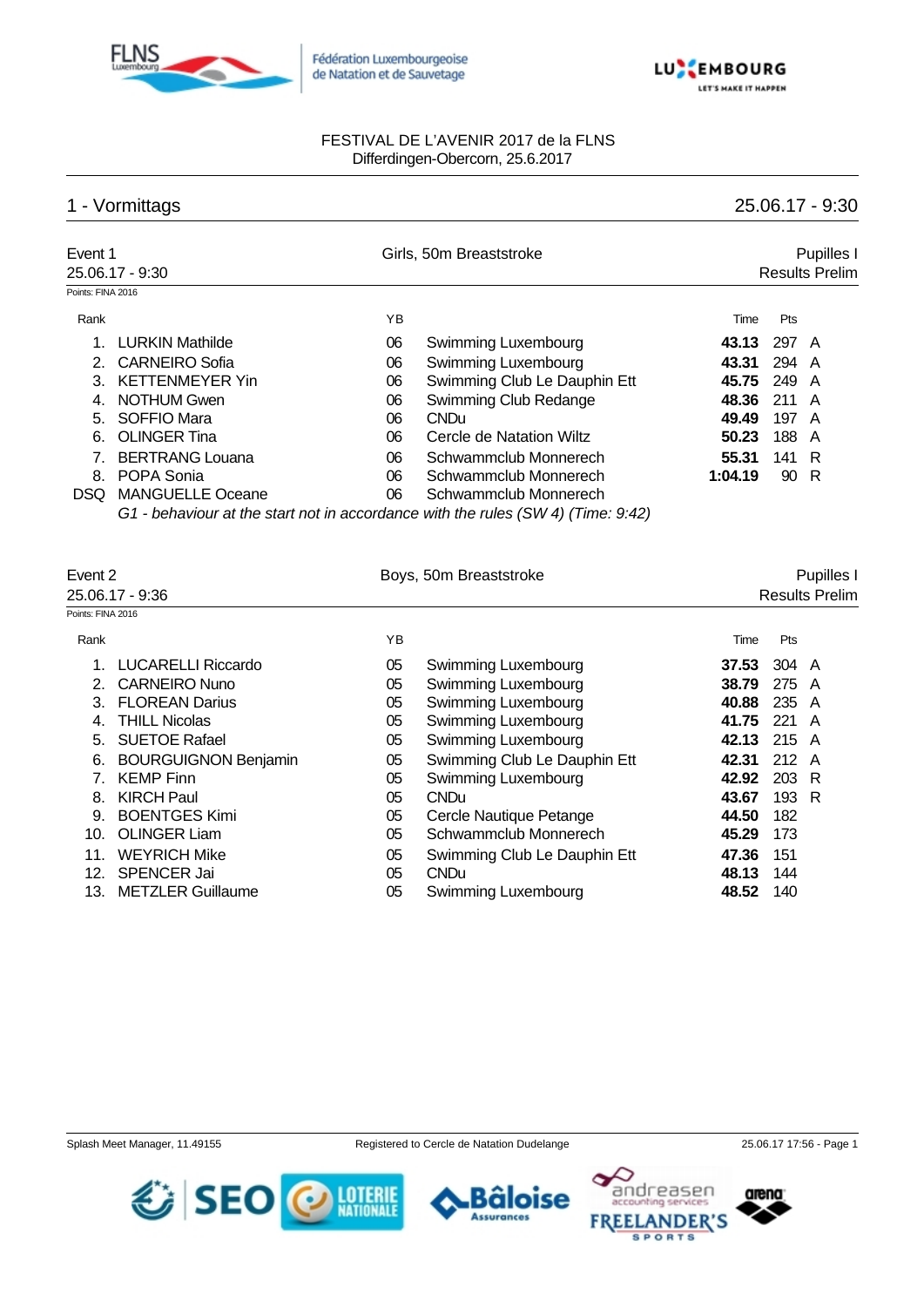



| Event 3           |                                                                |    | Girls, 50m Breaststroke      |       |       | Pupilles II           |
|-------------------|----------------------------------------------------------------|----|------------------------------|-------|-------|-----------------------|
|                   | 25.06.17 - 9:41                                                |    |                              |       |       | <b>Results Prelim</b> |
| Points: FINA 2016 |                                                                |    |                              |       |       |                       |
| Rank              |                                                                | YB |                              | Time  | Pts   |                       |
|                   | <b>ALBERS Neele</b>                                            | 05 | Swimming Club Le Dauphin Ett | 38.42 | 421   | A                     |
| 2.                | <b>LEONARD Lis</b>                                             | 05 | Cercle Nautique Petange      | 39.23 | 395   | A                     |
| 3.                | <b>PESCH Sarah</b>                                             | 05 | Swimming Club Le Dauphin Ett | 41.06 | 345   | A                     |
| 4.                | <b>BAUSTERT Magali</b>                                         | 05 | Swimming Luxembourg          | 41.15 | 342   | A                     |
| 5.                | <b>KROMBACH Mara</b>                                           | 05 | Swimming Luxembourg          | 42.78 | 305 A |                       |
| 6.                | <b>HRIC Laura</b>                                              | 05 | Swimming Luxembourg          | 43.37 | 292 A |                       |
| 7                 | <b>BOUZIDI</b> Imene                                           | 05 | Cercle Nautique Petange      | 44.30 | 274 R |                       |
| 8.                | <b>MERTENS Malika</b>                                          | 05 | <b>CNDu</b>                  | 45.83 | 248   | -R                    |
| 9.                | <b>JEROMITO Chloe</b>                                          | 05 | <b>CNDu</b>                  | 46.39 | 239   |                       |
| 10.               | <b>HARIZIA Celia</b>                                           | 05 | Schwammclub Monnerech        | 46.59 | 236   |                       |
| 11.               | <b>BERTRANG Marina</b>                                         | 05 | Schwammclub Monnerech        | 50.39 | 186   |                       |
| 12.               | <b>BRANDAO Lynn</b>                                            | 05 | Schwammclub Monnerech        | 53.90 | 152   |                       |
| DSQ.              | <b>JOMINET Lou</b>                                             | 05 | Swimming Luxembourg          |       |       |                       |
|                   | G2 - Starting before the starting signal (SW 4.4) (Time: 9:46) |    |                              |       |       |                       |

|                   | Event 4                   |    | Boys, 50m Breaststroke       | Pupilles II |                       |   |  |
|-------------------|---------------------------|----|------------------------------|-------------|-----------------------|---|--|
|                   | 25.06.17 - 9:46           |    |                              |             | <b>Results Prelim</b> |   |  |
| Points: FINA 2016 |                           |    |                              |             |                       |   |  |
| Rank              |                           | YB |                              | Time        | Pts                   |   |  |
|                   | <b>LANNERS Nick</b>       | 04 | Swimming Luxembourg          | 36.30       | 336 A                 |   |  |
|                   | SIMAO NOGUEIRA Joao       | 04 | Cercle Nautique Petange      | 37.38       | 308 A                 |   |  |
| 3.                | <b>MORARU Matteo</b>      | 04 | Swimming Luxembourg          | 37.63       | 302 A                 |   |  |
| 4.                | SIMEONOV Vladimir         | 04 | Swimming Luxembourg          | 39.37       | 263 A                 |   |  |
| 5.                | <b>LUKA Mory</b>          | 04 | Swimming Luxembourg          | 40.78       | 237 A                 |   |  |
| 6.                | <b>JAAS Jeff</b>          | 04 | Swimming Club Le Dauphin Ett | 41.04       | 232                   | A |  |
|                   | <b>VIGUIER Elyan</b>      | 04 | Swimming Luxembourg          | 41.33       | 228 R                 |   |  |
| 8.                | <b>KOHL Charel</b>        | 04 | Swimming Club Le Dauphin Ett | 42.90       | 203 R                 |   |  |
| 9.                | MILANOVSKI Nikola         | 04 | Swimming Luxembourg          | 43.90       | 190                   |   |  |
| 10.               | PUETZ Christophe          | 04 | Swimming Club Le Dauphin Ett | 43.91       | 190                   |   |  |
| 11.               | <b>LINDMARK MELO Hugo</b> | 04 | <b>CNDu</b>                  | 44.62       | 181                   |   |  |
| 12.               | DE GIOVANNI Lorenzo       | 04 | <b>CNDu</b>                  | 45.29       | 173                   |   |  |
| 13.               | <b>FAULKNER Harry</b>     | 04 | <b>CNDu</b>                  | 45.90       | 166                   |   |  |
| 14.               | <b>SUKHANOV Maxim</b>     | 04 | <b>CNDu</b>                  | 46.05       | 164                   |   |  |
| 15.               | <b>SVEEN Albert</b>       | 04 | <b>CNDu</b>                  | 46.48       | 160                   |   |  |
| 16.               | <b>THIEL Vincent</b>      | 04 | <b>CNDu</b>                  | 47.24       | 152                   |   |  |
| 17.               | <b>GERE Arthur</b>        | 04 | Swimming Luxembourg          | 48.46       | 141                   |   |  |
|                   |                           |    |                              |             |                       |   |  |

Splash Meet Manager, 11.49155 Registered to Cercle de Natation Dudelange 25.06.17 17:56 - Page 2

**Bäloise Assurances** 

arena

andreasen

**SPORTS** 

**FREEI** 

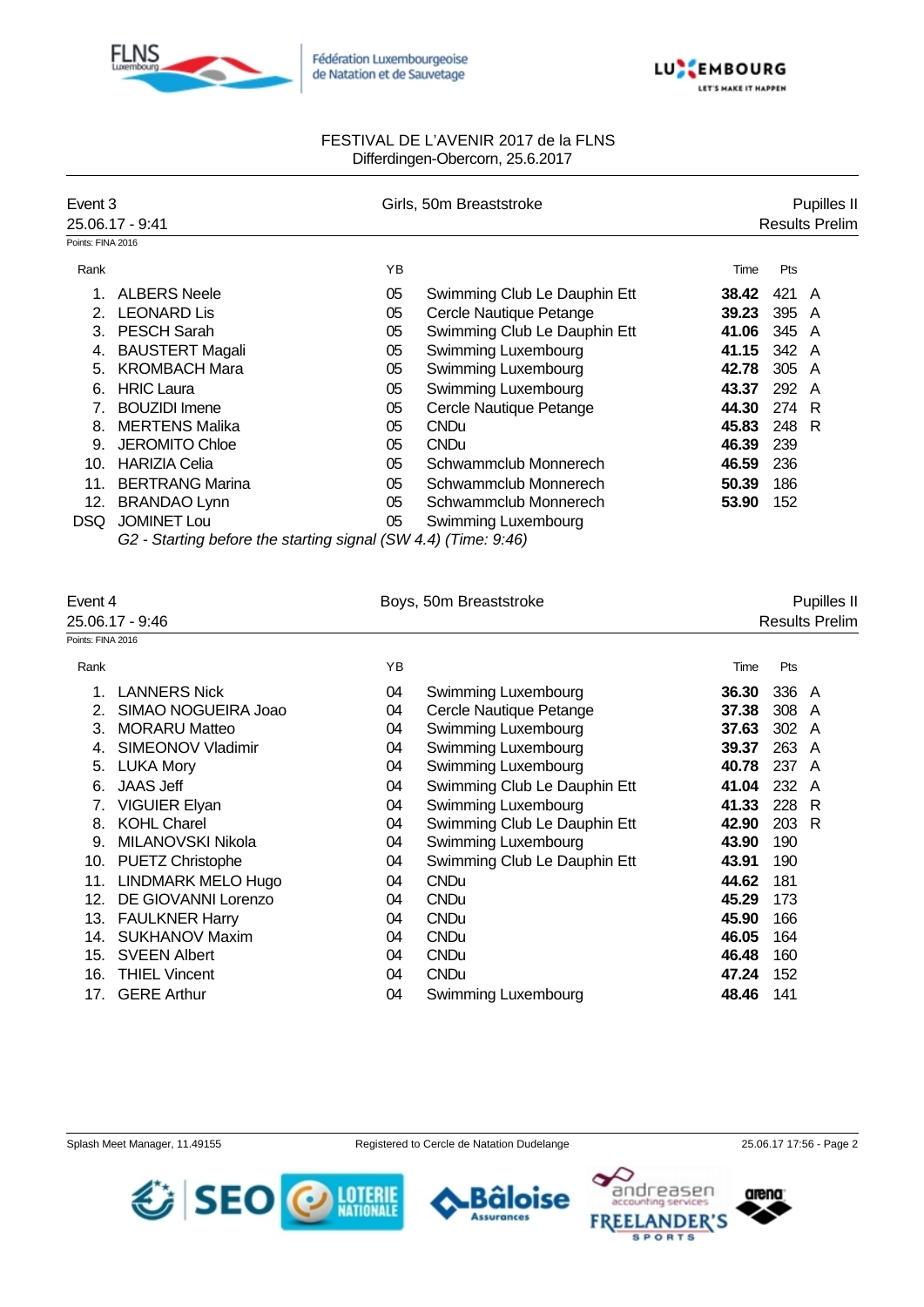



| Event 5           |                              |    | Girls, 50m Breaststroke                                                                                        |         | Poussins I            |
|-------------------|------------------------------|----|----------------------------------------------------------------------------------------------------------------|---------|-----------------------|
|                   | 25.06.17 - 9:52              |    |                                                                                                                |         | <b>Results</b>        |
| Points: FINA 2016 |                              |    |                                                                                                                |         |                       |
| Rank              |                              | YB |                                                                                                                | Time    | Pts                   |
| $1_{-}$           | <b>SCHOLER Amelie</b>        | 08 | <b>Swimming Luxembourg</b>                                                                                     | 50.25   | 188                   |
| 2.                | <b>ALLAR Maud</b>            | 08 | Cercle Nautique Petange                                                                                        | 51.40   | 175                   |
| 3.                | <b>CALMES Liz</b>            | 08 | Schwammclub Monnerech                                                                                          | 53.20   | 158                   |
| 4.                | NEMETI Borbala               | 08 | Swimming Luxembourg                                                                                            | 56.38   | 133                   |
| 5.                | <b>OLIVERO Francesca</b>     | 08 | Swimming Luxembourg                                                                                            | 56.46   | 132                   |
| 6.                | <b>BOUWMEISTER Yfke</b>      | 08 | Swimming Luxembourg                                                                                            | 57.06   | 128                   |
| 7.                | <b>BLESES Joyce</b>          | 08 | Swimming Club Le Dauphin Ett                                                                                   | 57.33   | 126                   |
| 8.                | <b>ALBERS Emely</b>          | 08 | Swimming Club Le Dauphin Ett                                                                                   | 1:01.05 | 104                   |
| 9.                | <b>BOUWMEISTER Annebelle</b> | 08 | Swimming Luxembourg                                                                                            | 1:02.49 | 97                    |
| 10.               | <b>MARTUCCI Sofia</b>        | 08 | Schwammclub Deifferdang                                                                                        | 1:04.08 | 90                    |
| <b>DSQ</b>        | <b>DONDELINGER Elisa</b>     | 08 | Swimming Luxembourg                                                                                            |         |                       |
|                   | (Time: 9:59)                 |    | B13 - alternating movements of the feet or downward butterfly kicks (except as allowed by SW 7.1) (SW 7.5)     |         |                       |
| DSQ.              | <b>HRIC Nina</b>             | 08 | <b>Swimming Luxembourg</b>                                                                                     |         |                       |
|                   |                              |    | B2 - head did not break the surface at the 2nd arm pull after start / turn (SW 7.4) (Time: 9:59)               |         |                       |
| DSQ.              | <b>TEIXEIRA Alicia</b>       | 08 | Schwammclub Deifferdang                                                                                        |         |                       |
|                   | 9:59                         |    | B14 - did not touch the wall with both hands simultaneously and separated at the turn / finish (SW 7.6) (Time: |         |                       |
|                   |                              |    |                                                                                                                |         |                       |
| Event 6           | 25 06 17 - 0.58              |    | Boys, 50m Breaststroke                                                                                         |         | Poussins I<br>Raculte |

|                                | 25.06.17 - 9:58                                                                   |    |                                                                                                                |         |     | Results |
|--------------------------------|-----------------------------------------------------------------------------------|----|----------------------------------------------------------------------------------------------------------------|---------|-----|---------|
| Points: FINA 2016              |                                                                                   |    |                                                                                                                |         |     |         |
| Rank                           |                                                                                   | YB |                                                                                                                | Time    | Pts |         |
|                                | <b>CHAUSSARD Albert</b>                                                           | 07 | <b>CNDu</b>                                                                                                    | 44.68   | 180 |         |
| 2.                             | FEDOSSEEV Anton                                                                   | 07 | Swimming Luxembourg                                                                                            | 48.68   | 139 |         |
| 3.                             | <b>BASILE Miro</b>                                                                | 07 | <b>CNDu</b>                                                                                                    | 48.93   | 137 |         |
| 4.                             | <b>ROMANI Claudio</b>                                                             | 07 | Swimming Luxembourg                                                                                            | 49.91   | 129 |         |
| 5.                             | <b>PASSER Daniel</b>                                                              | 07 | Swimming Luxembourg                                                                                            | 51.18   | 120 |         |
| 6.                             | <b>BECIROVIC Benjamin</b>                                                         | 07 | Swimming Club Redange                                                                                          | 52.17   | 113 |         |
| $7_{\scriptscriptstyle{\sim}}$ | <b>DUSEMON Paul</b>                                                               | 07 | Swimming Luxembourg                                                                                            | 54.94   | 97  |         |
| 8.                             | PUETZ Jonah                                                                       | 07 | Swimming Club Le Dauphin Ett                                                                                   | 55.03   | 96  |         |
| 9.                             | <b>DONOHOE Brandon</b>                                                            | 07 | <b>CNDu</b>                                                                                                    | 56.88   | 87  |         |
| 10.                            | <b>LEONARD Lou</b>                                                                | 07 | Cercle Nautique Petange                                                                                        | 57.05   | 86  |         |
|                                | 11. GONZALEZ PEREZ Rodrigo                                                        | 07 | Swimming Luxembourg                                                                                            | 1:02.18 | 66  |         |
| DSQ                            | <b>THILL Louis</b>                                                                | 07 | Swimming Luxembourg                                                                                            |         |     |         |
|                                | G2 - Starting before the starting signal (SW 4.4) (Time: 10:04)                   |    |                                                                                                                |         |     |         |
| DSQ                            | RIES JITCOV Evghenii                                                              | 07 | Cercle Nautique Petange                                                                                        |         |     |         |
|                                | G1 - behaviour at the start not in accordance with the rules (SW 4) (Time: 10:04) |    |                                                                                                                |         |     |         |
| DSQ.                           | <b>SCHARF Herman</b>                                                              | 07 | Swimming Luxembourg                                                                                            |         |     |         |
|                                |                                                                                   |    | B14 - did not touch the wall with both hands simultaneously and separated at the turn / finish (SW 7.6) (Time: |         |     |         |
|                                | $10:04$ )                                                                         |    |                                                                                                                |         |     |         |
|                                |                                                                                   |    |                                                                                                                |         |     |         |

Splash Meet Manager, 11.49155 **Registered to Cercle de Natation Dudelange** 25.06.17 17:56 - Page 3



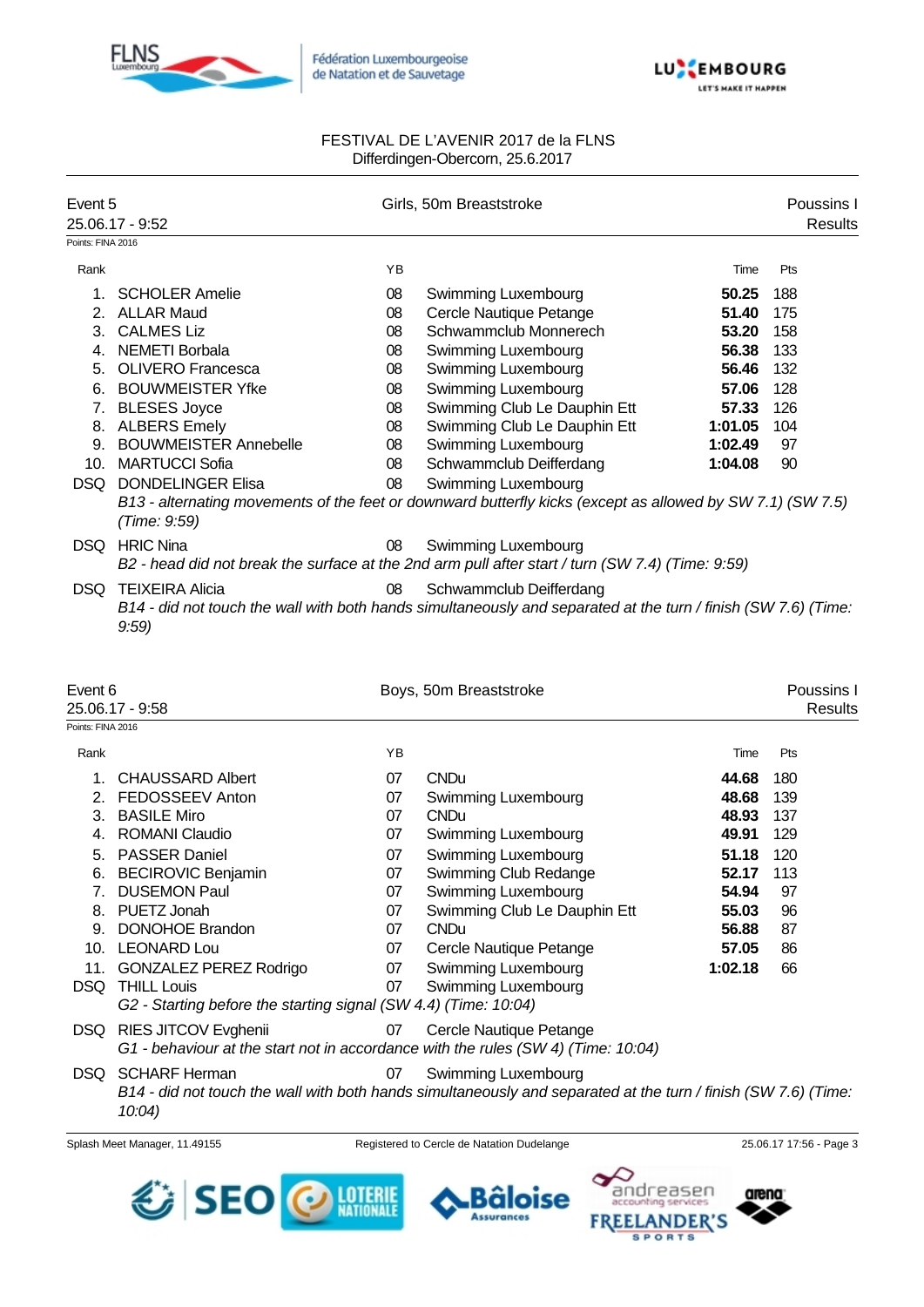



| Event 7           |                            |    | Girls, 50m Breaststroke                                                                                    |         | Poussins II    |
|-------------------|----------------------------|----|------------------------------------------------------------------------------------------------------------|---------|----------------|
|                   | 25.06.17 - 10:03           |    |                                                                                                            |         | <b>Results</b> |
| Points: FINA 2016 |                            |    |                                                                                                            |         |                |
| Rank              |                            | YB |                                                                                                            | Time    | Pts            |
| 1.                | <b>HAN Mengjia</b>         | 07 | <b>Swimming Luxembourg</b>                                                                                 | 43.22   | 295            |
| 2.                | <b>REINESCH Leeloo</b>     | 07 | Schwammclub Deifferdang                                                                                    | 46.27   | 241            |
| 3.                | <b>PHILIPPART Lina</b>     | 07 | Schwammclub Monnerech                                                                                      | 46.96   | 230            |
| 4.                | <b>THILL Gina</b>          | 07 | Schwammclub Monnerech                                                                                      | 47.25   | 226            |
| 5.                | <b>JOMINET Sam</b>         | 07 | Swimming Luxembourg                                                                                        | 48.55   | 208            |
| 6.                | <b>CONTER Anja</b>         | 07 | Swimming Club Redange                                                                                      | 51.81   | 171            |
| 7.                | PETESCH Lea                | 07 | Schwammclub Monnerech                                                                                      | 52.03   | 169            |
| 8.                | <b>ELCHEROTH Niki</b>      | 07 | Swimming Club Redange                                                                                      | 53.38   | 157            |
| 9.                | <b>KOENIG Aurelie</b>      | 07 | Swimming Club Redange                                                                                      | 53.42   | 156            |
| 10.               | <b>BARBEY Sarah</b>        | 07 | Swimming Club Redange                                                                                      | 54.05   | 151            |
| 11.               | <b>BOUWMEISTER Philine</b> | 07 | Swimming Luxembourg                                                                                        | 55.26   | 141            |
| 12.               | <b>THINNES Lena</b>        | 07 | Schwammclub Monnerech                                                                                      | 58.41   | 119            |
| 13.               | <b>CONTE Camilla</b>       | 07 | Schwammclub Monnerech                                                                                      | 1:00.55 | 107            |
| 14.               | <b>BALDINI Benedetta</b>   | 07 | Schwammclub Monnerech                                                                                      | 1:01.59 | 102            |
| 15.               | <b>FUCCI Margherita</b>    | 07 | Schwammclub Monnerech                                                                                      | 1:06.35 | 81             |
| DSQ               | <b>KROMBACH Linda</b>      | 07 | <b>Swimming Luxembourg</b>                                                                                 |         |                |
|                   |                            |    | B1 - more than one single butterfly kick before the first breaststroke kick (SW 7.1) (Time: 10:13)         |         |                |
| DSQ.              | <b>SELMANOVIC Amina</b>    | 07 | Schwammclub Deifferdang                                                                                    |         |                |
|                   | (Time: 10:11)              |    | B13 - alternating movements of the feet or downward butterfly kicks (except as allowed by SW 7.1) (SW 7.5) |         |                |
|                   |                            |    |                                                                                                            |         |                |

| Event 8           | 25.06.17 - 10:10                                                                                  |    | Boys, 50m Breaststroke       |         | Poussins II<br>Results |
|-------------------|---------------------------------------------------------------------------------------------------|----|------------------------------|---------|------------------------|
| Points: FINA 2016 |                                                                                                   |    |                              |         |                        |
| Rank              |                                                                                                   | YB |                              | Time    | Pts                    |
|                   | <b>CALMES Nicolas</b>                                                                             | 06 | Schwammclub Monnerech        | 43.95   | 189                    |
| 2.                | <b>RIKKERT Thijmen</b>                                                                            | 06 | Swimming Luxembourg          | 44.00   | 188                    |
| 3.                | <b>PEUSCH Kevin</b>                                                                               | 06 | Swimming Luxembourg          | 46.57   | 159                    |
| 4.                | <b>MOOG Mathis</b>                                                                                | 06 | Swimming Luxembourg          | 48.57   | 140                    |
| 5.                | <b>JAAS Tom</b>                                                                                   | 06 | Swimming Club Le Dauphin Ett | 49.71   | 131                    |
| 6.                | <b>SCHOCKMEL Julien</b>                                                                           | 06 | Swimming Club Redange        | 50.05   | 128                    |
|                   | <b>HOLLERICH Tom</b>                                                                              | 06 | Swimming Club Le Dauphin Ett | 50.28   | 126                    |
| 8.                | <b>WESTER Ben</b>                                                                                 | 06 | <b>CNDu</b>                  | 52.99   | 108                    |
| 9.                | <b>MCELFRESH Viktor</b>                                                                           | 06 | <b>CNDu</b>                  | 53.00   | 108                    |
| 10.               | MILANOVSKI Stefan                                                                                 | 06 | Swimming Luxembourg          | 55.86   | 92                     |
| 11.               | <b>BURATTI Matteo</b>                                                                             | 06 | Schwammclub Monnerech        | 1:02.27 | 66                     |
| DSQ.              | <b>TUCHILA Ionut Alexandre</b><br>G2 - Starting before the starting signal (SW 4.4) (Time: 10:16) | 06 | Swimming Club Le Dauphin Ett |         |                        |
| DSQ.              | JAAS Joe                                                                                          | 06 | Swimming Club Le Dauphin Ett |         |                        |

*G2 - Starting before the starting signal (SW 4.4) (Time: 10:16)*





**SPORTS** 

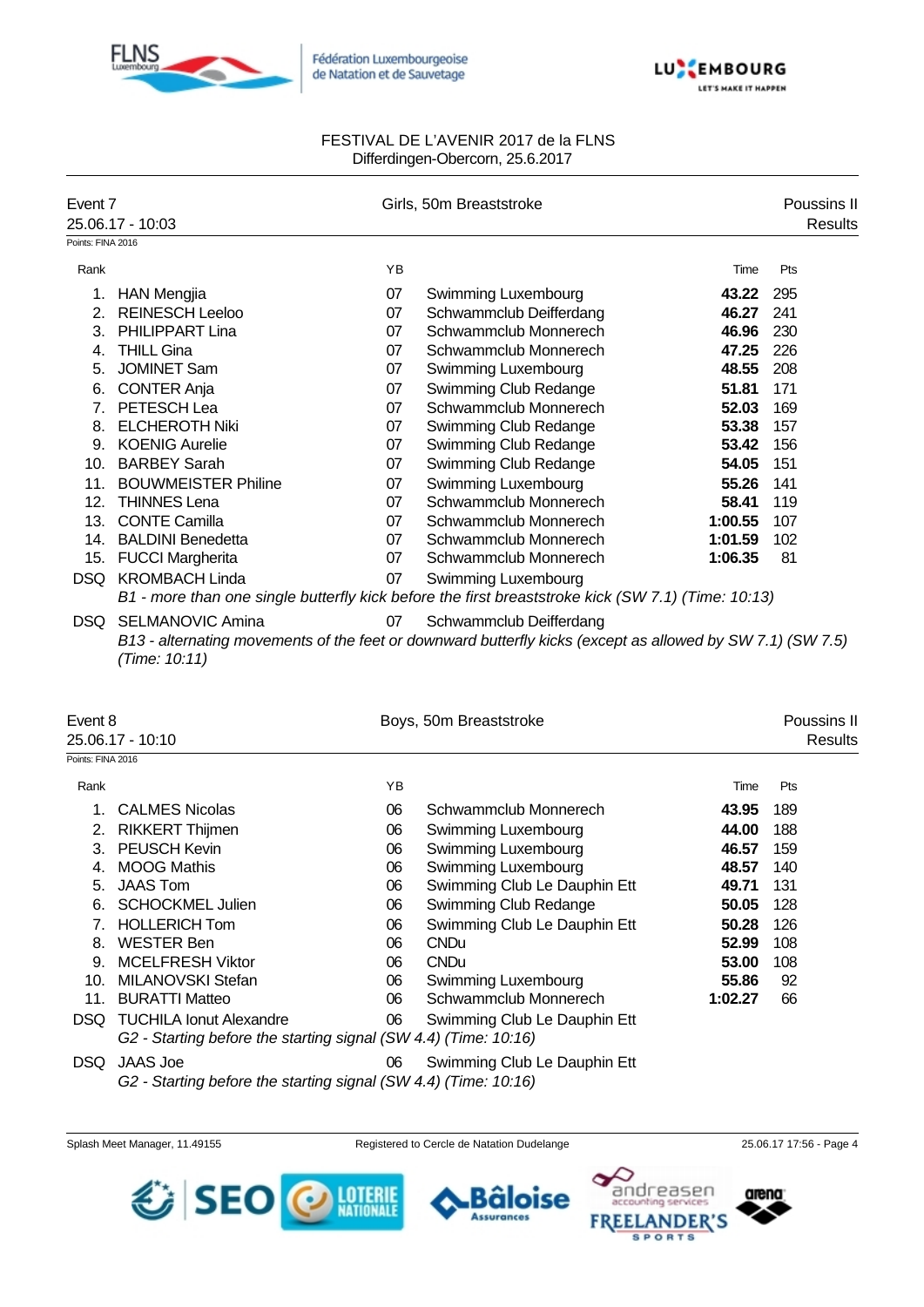



| Event 9           | 25.06.17 - 10:16                                  |          | Girls, 400m Freestyle                      |                    | Pupilles I<br><b>Results</b> |
|-------------------|---------------------------------------------------|----------|--------------------------------------------|--------------------|------------------------------|
| Points: FINA 2016 |                                                   |          |                                            |                    |                              |
| Rank              |                                                   | ΥB       |                                            | Time               | Pts                          |
| 1.                | <b>CARNEIRO Sofia</b>                             | 06       | Swimming Luxembourg                        | 5:40.92            | 325                          |
| 2.                | <b>NOTHUM Gwen</b>                                | 06       | Swimming Club Redange                      | 5:53.69            | 291                          |
| 3.                | <b>SOFFIO Mara</b>                                | 06       | <b>CNDu</b>                                | 5:59.17            | 278                          |
|                   | 4. KETTENMEYER Yin                                | 06       | Swimming Club Le Dauphin Ett               | 6:00.11            | 276                          |
| 5.                | <b>LURKIN Mathilde</b>                            | 06       | Swimming Luxembourg                        | 6:13.28            | 247                          |
| 6.                | <b>OLINGER Tina</b>                               | 06       | Cercle de Natation Wiltz                   | 6:15.62            | 243                          |
| 7.                | <b>BERTRANG Louana</b>                            | 06       | Schwammclub Monnerech                      | 6:51.62            | 184                          |
| 8.                | POPA Sonia                                        | 06       | Schwammclub Monnerech                      | 8:26.30            | 99                           |
| Event 10          |                                                   |          | Boys, 400m Freestyle                       |                    | Pupilles I                   |
| Points: FINA 2016 | 25.06.17 - 10:32                                  |          |                                            |                    | <b>Results</b>               |
| Rank              |                                                   | YB       |                                            | Time               | Pts                          |
|                   |                                                   |          |                                            |                    |                              |
| 1.<br>2.          | <b>LUCARELLI Riccardo</b><br><b>CARNEIRO Nuno</b> | 05<br>05 | Swimming Luxembourg<br>Swimming Luxembourg | 5:00.41<br>5:01.22 | 352<br>349                   |
| 3.                | <b>WEYRICH Mike</b>                               | 05       | Swimming Club Le Dauphin Ett               | 5:06.45            | 332                          |
| 4.                | <b>FLOREAN Darius</b>                             | 05       | Swimming Luxembourg                        | 5:09.40            | 322                          |
| 5.                | <b>THILL Nicolas</b>                              | 05       | Swimming Luxembourg                        | 5:30.51            | 264                          |
| 6.                | <b>BOENTGES Kimi</b>                              | 05       | Cercle Nautique Petange                    | 5:35.17            | 253                          |
| 7 <sub>1</sub>    | <b>OLINGER Liam</b>                               | 05       | Schwammclub Monnerech                      | 5:40.69            | 241                          |
|                   | 8. KIRCH Paul                                     | 05       | <b>CNDu</b>                                | 5:44.69            | 233                          |
|                   | 9. SUETOE Rafael                                  | 05       | Swimming Luxembourg                        | 5:45.17            | 232                          |
|                   | 10. BOURGUIGNON Benjamin                          | 05       | Swimming Club Le Dauphin Ett               | 5:53.60            | 216                          |
| 11.               | <b>SPENCER Jai</b>                                | 05       | <b>CNDu</b>                                | 6:24.36            | 168                          |
| Event 11          |                                                   |          | Girls, 400m Freestyle                      |                    | Pupilles II                  |
|                   | 25.06.17 - 10:47                                  |          |                                            |                    | <b>Results</b>               |
| Points: FINA 2016 |                                                   |          |                                            |                    |                              |
| Rank              |                                                   | YB       |                                            | Time               | Pts                          |
| 1.                | <b>JOMINET Lou</b>                                | 05       | Swimming Luxembourg                        | 4:46.83            | 546                          |
| 2.                | <b>BAUSTERT Magali</b>                            | 05       | Swimming Luxembourg                        | 5:09.30            | 435                          |
| 3.                | <b>HRIC Laura</b>                                 | 05       | Swimming Luxembourg                        | 5:13.74            | 417                          |
| 4.                | <b>KROMBACH Mara</b>                              | 05       | Swimming Luxembourg                        | 5:17.04            | 404                          |
| 5.                | <b>ALBERS Neele</b>                               | 05       | Swimming Club Le Dauphin Ett               | 5:24.15            | 378                          |
| 6.                | <b>BOUZIDI</b> Imene                              | 05       | Cercle Nautique Petange                    | 5:28.84            | 362                          |
|                   | 7. LEONARD Lis                                    | 05       | Cercle Nautique Petange                    | 5:32.07            | 352                          |
|                   | 8. PESCH Sarah                                    | 05       | Swimming Club Le Dauphin Ett               | 5:34.20            | 345                          |
|                   | 9. HARIZIA Celia                                  | 05       | Schwammclub Monnerech                      | 5:55.75            | 286                          |
|                   | 10. MERTENS Malika                                | 05       | <b>CNDu</b>                                | 6:15.61            | 243                          |
| 11.               | <b>JEROMITO Chloe</b>                             | 05       | <b>CNDu</b>                                | 6:19.18            | 236                          |
| 12.               | <b>BERTRANG Marina</b>                            | 05       | Schwammclub Monnerech                      | 6:41.76            | 198                          |
|                   | Splash Meet Manager, 11.49155                     |          | Registered to Cercle de Natation Dudelange |                    | 25.06.17 17:56 - Page 5      |



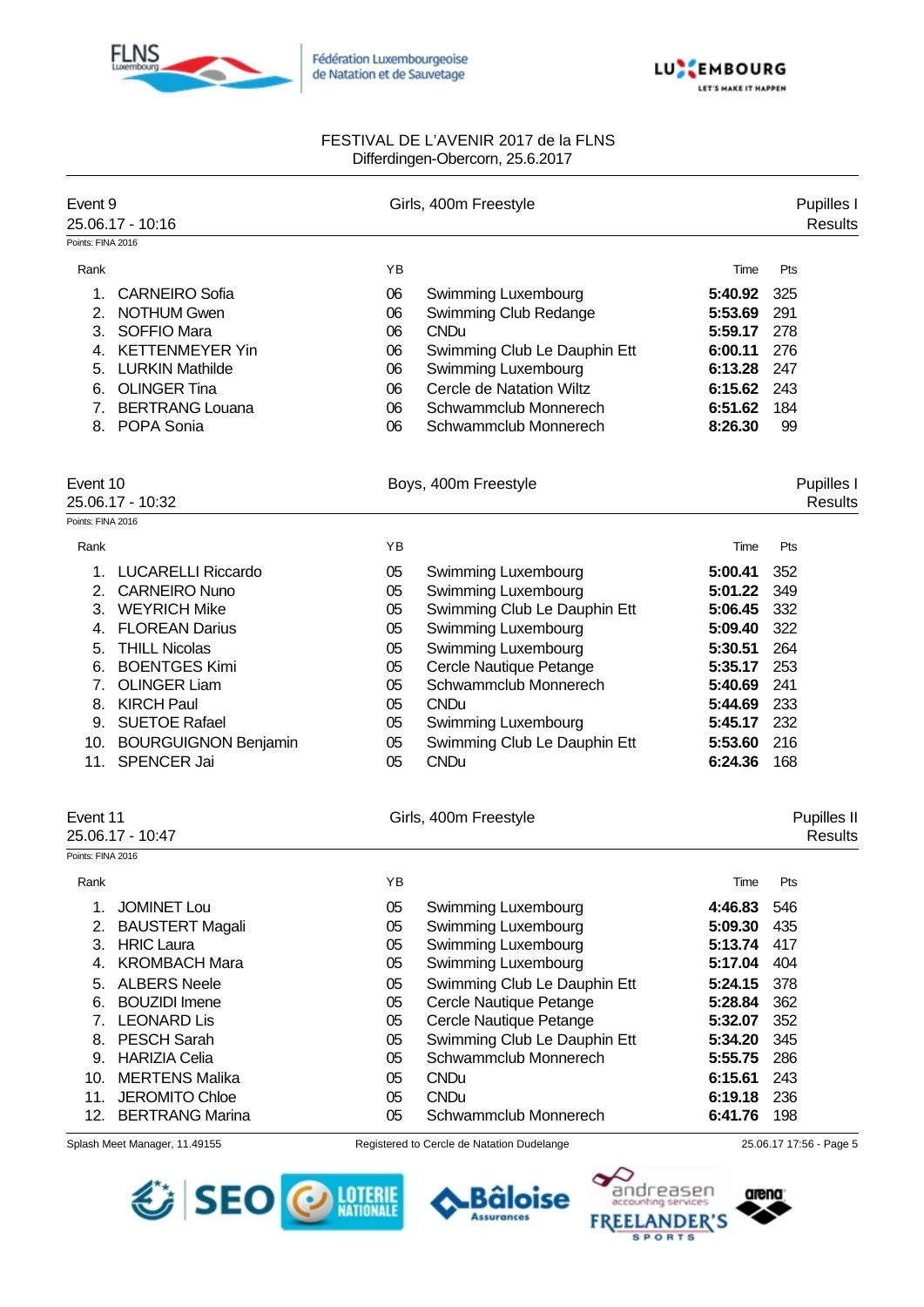



|                   | Event 11, Girls, 400m Freestyle, Pupilles II |          |                                                     |                    |                                      |
|-------------------|----------------------------------------------|----------|-----------------------------------------------------|--------------------|--------------------------------------|
| Rank              |                                              | YB       |                                                     | Time               | Pts                                  |
|                   | 13. BRANDAO Lynn                             | 05       | Schwammclub Monnerech                               | 7:42.70            | 130                                  |
| Event 12          | 25.06.17 - 11:10                             |          | Boys, 400m Freestyle                                |                    | <b>Pupilles II</b><br><b>Results</b> |
| Points: FINA 2016 |                                              |          |                                                     |                    |                                      |
| Rank              |                                              | ΥB       |                                                     | Time               | Pts                                  |
|                   |                                              |          |                                                     |                    |                                      |
| 1.                | <b>LANNERS Nick</b>                          | 04       | Swimming Luxembourg                                 | 4:38.00            | 445<br>444                           |
| 2.                | <b>MORARU Matteo</b><br>SIMAO NOGUEIRA Joao  | 04       | Swimming Luxembourg                                 | 4:38.19            |                                      |
| 3.                |                                              | 04       | Cercle Nautique Petange                             | 5:02.64<br>5:04.20 | 344<br>339                           |
| 5.                | 4. LUKA Mory<br><b>JAAS Jeff</b>             | 04<br>04 | Swimming Luxembourg<br>Swimming Club Le Dauphin Ett | 5:17.83            | 297                                  |
| 6.                | <b>SIMEONOV Vladimir</b>                     | 04       | Swimming Luxembourg                                 | 5:23.37            | 282                                  |
| 7.                | <b>KOHL Charel</b>                           | 04       | Swimming Club Le Dauphin Ett                        | 5:23.87            | 281                                  |
| 8.                | MILANOVSKI Nikola                            | 04       | Swimming Luxembourg                                 | 5:34.06            | 256                                  |
| 9.                | DE GIOVANNI Lorenzo                          | 04       | <b>CNDu</b>                                         | 5:37.59            | 248                                  |
|                   | 10. VIGUIER Elyan                            | 04       | Swimming Luxembourg                                 | 5:41.18            | 240                                  |
|                   | 11. SUKHANOV Maxim                           | 04       | <b>CNDu</b>                                         | 5:56.15            | 211                                  |
|                   | 12. FAULKNER Harry                           | 04       | <b>CNDu</b>                                         | 5:57.54            | 209                                  |
|                   | 13. PUETZ Christophe                         | 04       | Swimming Club Le Dauphin Ett                        | 6:04.16            | 198                                  |
|                   | 14. LINDMARK MELO Hugo                       | 04       | <b>CNDu</b>                                         | 6:18.13            | 176                                  |
|                   | 15. SVEEN Albert                             | 04       | <b>CNDu</b>                                         | 6:27.27            | 164                                  |
|                   | 16. THIEL Vincent                            | 04       | <b>CNDu</b>                                         | 6:42.27            | 146                                  |
| Event 13          |                                              |          | Girls, 100m Backstroke                              |                    | Poussins I                           |
|                   | 25.06.17 - 11:32                             |          |                                                     |                    | <b>Results</b>                       |
| Points: FINA 2016 |                                              |          |                                                     |                    |                                      |
| Rank              |                                              | ΥB       |                                                     | Time               | Pts                                  |
| 1.                | <b>HRIC Nina</b>                             | 08       | Swimming Luxembourg                                 | 1:35.63            | 190                                  |
| 2.                | <b>SCHOLER Amelie</b>                        | 08       | Swimming Luxembourg                                 | 1:38.48            | 174                                  |
|                   | 3. BLESES Joyce                              | 08       | Swimming Club Le Dauphin Ett                        | 1:39.74            | 167                                  |
|                   | 4. OLIVERO Francesca                         | 08       | Swimming Luxembourg                                 | 1:47.28            | 134                                  |
|                   | 5. ALBERS Emely                              | 08       | Swimming Club Le Dauphin Ett                        | 1:56.47            | 105                                  |
| 6.                | <b>ALLAR Maud</b>                            | 08       | Cercle Nautique Petange                             | 1:56.58            | 105                                  |
| 7.                | <b>BOUWMEISTER Yfke</b>                      | 08       | Swimming Luxembourg                                 | 1:57.29            | 103                                  |
|                   | 8. CALMES Liz                                | 08       | Schwammclub Monnerech                               | 1:59.64            | 97                                   |
|                   | 9. MARTUCCI Sofia                            | 08       | Schwammclub Deifferdang                             | 2:00.68            | 94                                   |
|                   | 10. DONDELINGER Elisa                        | 08       | Swimming Luxembourg                                 | 2:06.47            | 82                                   |
|                   | 11. TEIXEIRA Alicia                          | 08       | Schwammclub Deifferdang                             | 2:07.93            | 79                                   |
|                   | 12. BOUWMEISTER Annebelle                    | 08       | Swimming Luxembourg                                 | 2:11.36            | 73                                   |
|                   | 13. NEMETI Borbala                           | 08       | Swimming Luxembourg                                 | 2:16.73            | 65                                   |

Assurances

arena



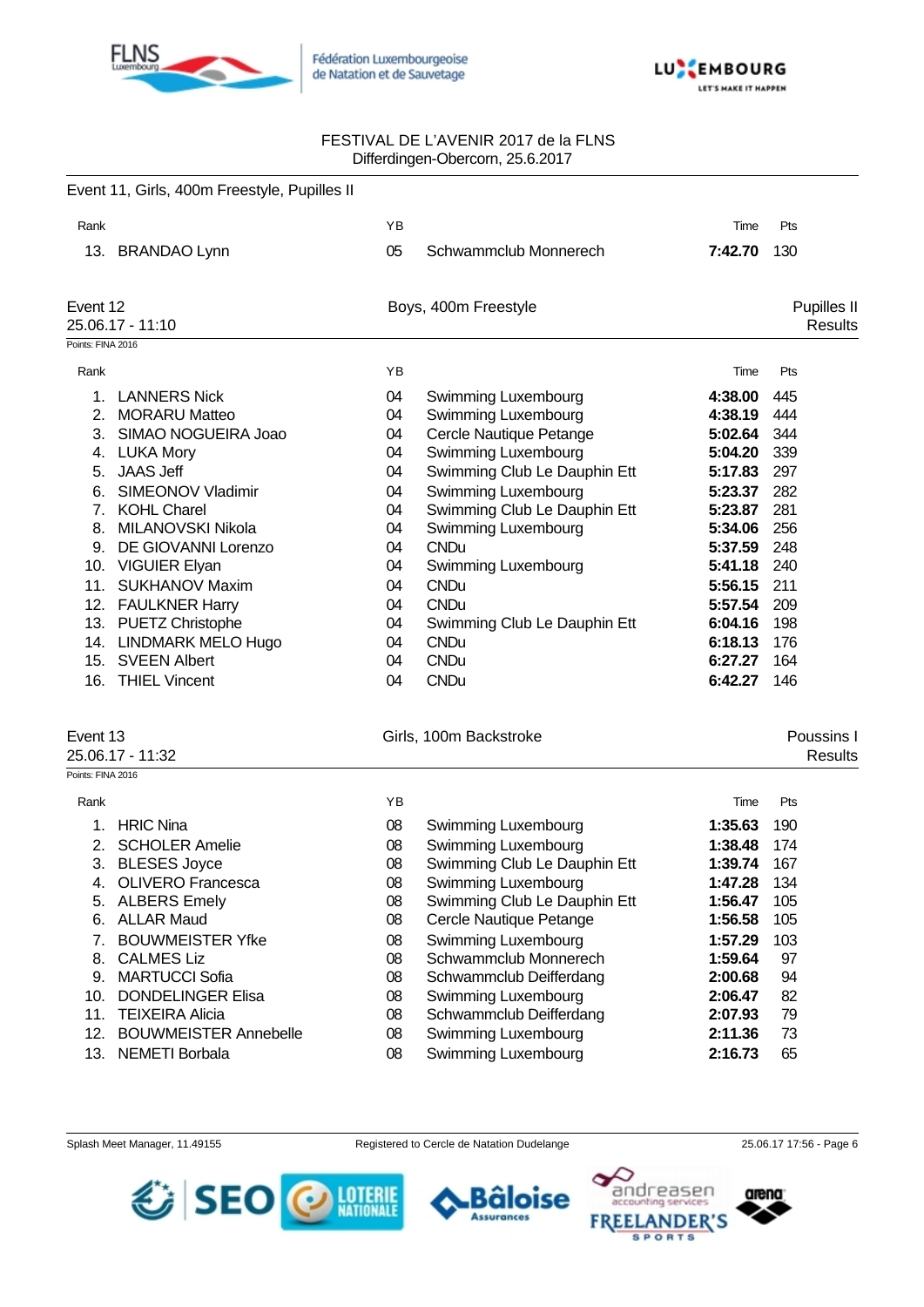



| Event 14          | 25.06.17 - 11:41                                                                          |          | Boys, 100m Backstroke                                                                                           |                    | Poussins I<br><b>Results</b> |
|-------------------|-------------------------------------------------------------------------------------------|----------|-----------------------------------------------------------------------------------------------------------------|--------------------|------------------------------|
| Points: FINA 2016 |                                                                                           |          |                                                                                                                 |                    |                              |
| Rank              |                                                                                           | ΥB       |                                                                                                                 | Time               | Pts                          |
| 1.                | <b>BASILE Miro</b>                                                                        | 07       | <b>CNDu</b>                                                                                                     | 1:31.96            | 150                          |
| 2.                | <b>CHAUSSARD Albert</b>                                                                   | 07       | <b>CNDu</b>                                                                                                     | 1:33.09            | 145                          |
| 3.                | FEDOSSEEV Anton                                                                           | 07       | Swimming Luxembourg                                                                                             | 1:38.02            | 124                          |
| 4.                | <b>ROMANI Claudio</b>                                                                     | 07       | Swimming Luxembourg                                                                                             | 1:42.54            | 108                          |
| 5.                | <b>DUSEMON Paul</b>                                                                       | 07       | Swimming Luxembourg                                                                                             | 1:46.82            | 96                           |
| 6.                | RIES JITCOV Evghenii                                                                      | 07       | Cercle Nautique Petange                                                                                         | 1:48.40            | 91                           |
| 7.                | <b>BECIROVIC Benjamin</b>                                                                 | 07       | Swimming Club Redange                                                                                           | 1:49.35            | 89                           |
| 8.                | <b>PASSER Daniel</b>                                                                      | 07       | Swimming Luxembourg                                                                                             | 1:49.48            | 89                           |
| 9.                | <b>DONOHOE Brandon</b>                                                                    | 07       | <b>CNDu</b>                                                                                                     | 1:50.99            | 85                           |
|                   | 10. SCHARF Herman                                                                         | 07       | Swimming Luxembourg                                                                                             | 1:54.09            | 78                           |
|                   | 11. PUETZ Jonah                                                                           | 07       | Swimming Club Le Dauphin Ett                                                                                    | 1:57.36            | 72                           |
|                   | 12. LEONARD Lou                                                                           | 07       | Cercle Nautique Petange                                                                                         | 2:04.62            | 60                           |
|                   | DSQ THILL Louis                                                                           | 07       | Swimming Luxembourg                                                                                             |                    |                              |
|                   | D6 - turn not executed in accordance with the rules (SW 6.5) (Time: 11:55)                |          |                                                                                                                 |                    |                              |
|                   | DSQ GONZALEZ PEREZ Rodrigo                                                                | 07       | Swimming Luxembourg<br>D7 - swimmer had not returned onto the back upon leaving the wall (SW 6.5) (Time: 11:45) |                    |                              |
|                   |                                                                                           |          |                                                                                                                 |                    |                              |
| Event 15          |                                                                                           |          | Girls, 100m Backstroke                                                                                          |                    | Poussins II                  |
|                   | 25.06.17 - 11:50                                                                          |          |                                                                                                                 |                    | Results                      |
| Points: FINA 2016 |                                                                                           |          |                                                                                                                 |                    |                              |
| Rank              |                                                                                           | YB       |                                                                                                                 | Time               | Pts                          |
|                   |                                                                                           |          |                                                                                                                 |                    |                              |
| 1.                | HAN Mengjia                                                                               | 07       | Swimming Luxembourg                                                                                             | 1:22.54            | 296                          |
| 2.<br>3.          | <b>REINESCH Leeloo</b>                                                                    | 07<br>07 | Schwammclub Deifferdang<br>Schwammclub Monnerech                                                                | 1:24.28            | 278                          |
| 4.                | PHILIPPART Lina<br><b>BARBEY Sarah</b>                                                    | 07       |                                                                                                                 | 1:33.91<br>1:34.01 | 201<br>200                   |
| 5.                | <b>KROMBACH Linda</b>                                                                     | 07       | Swimming Club Redange                                                                                           | 1:34.80            | 195                          |
| 6.                | <b>THILL Gina</b>                                                                         | 07       | Swimming Luxembourg<br>Schwammclub Monnerech                                                                    |                    |                              |
| 7.                | <b>JOMINET Sam</b>                                                                        |          |                                                                                                                 | 1:36.19            | 187                          |
| 8.                | <b>KOENIG Aurelie</b>                                                                     | 07<br>07 | Swimming Luxembourg                                                                                             | 1:37.20<br>1:37.32 | 181<br>180                   |
|                   | 9. ELCHEROTH Niki                                                                         | 07       | Swimming Club Redange                                                                                           | 1:41.37            | 159                          |
| 10.               |                                                                                           | 07       | Swimming Club Redange                                                                                           | 1:47.72            | 133                          |
|                   | <b>CONTER Anja</b>                                                                        |          | Swimming Club Redange                                                                                           |                    |                              |
| 11.               | <b>BOUWMEISTER Philine</b>                                                                | 07       | Swimming Luxembourg                                                                                             | 1:50.68            | 122                          |
| 12.               | <b>THINNES Lena</b>                                                                       | 07       | Schwammclub Monnerech                                                                                           | 1:53.02            | 115                          |
| 13.               | <b>SELMANOVIC Amina</b>                                                                   | 07       | Schwammclub Deifferdang                                                                                         | 2:03.62            | 88                           |
|                   | 14. CONTE Camilla                                                                         | 07       | Schwammclub Monnerech                                                                                           | 2:18.36            | 62                           |
| 15.               | <b>FUCCI Margherita</b>                                                                   | 07       | Schwammclub Monnerech                                                                                           | 2:19.44            | 61                           |
| DSQ               | PETESCH Lea<br>D6 - turn not executed in accordance with the rules (SW 6.5) (Time: 11:58) | 07       | Schwammclub Monnerech                                                                                           |                    |                              |

*D6 - turn not executed in accordance with the rules (SW 6.5) (Time: 11:55)*

Splash Meet Manager, 11.49155 Registered to Cercle de Natation Dudelange 25.06.17 17:56 - Page 7





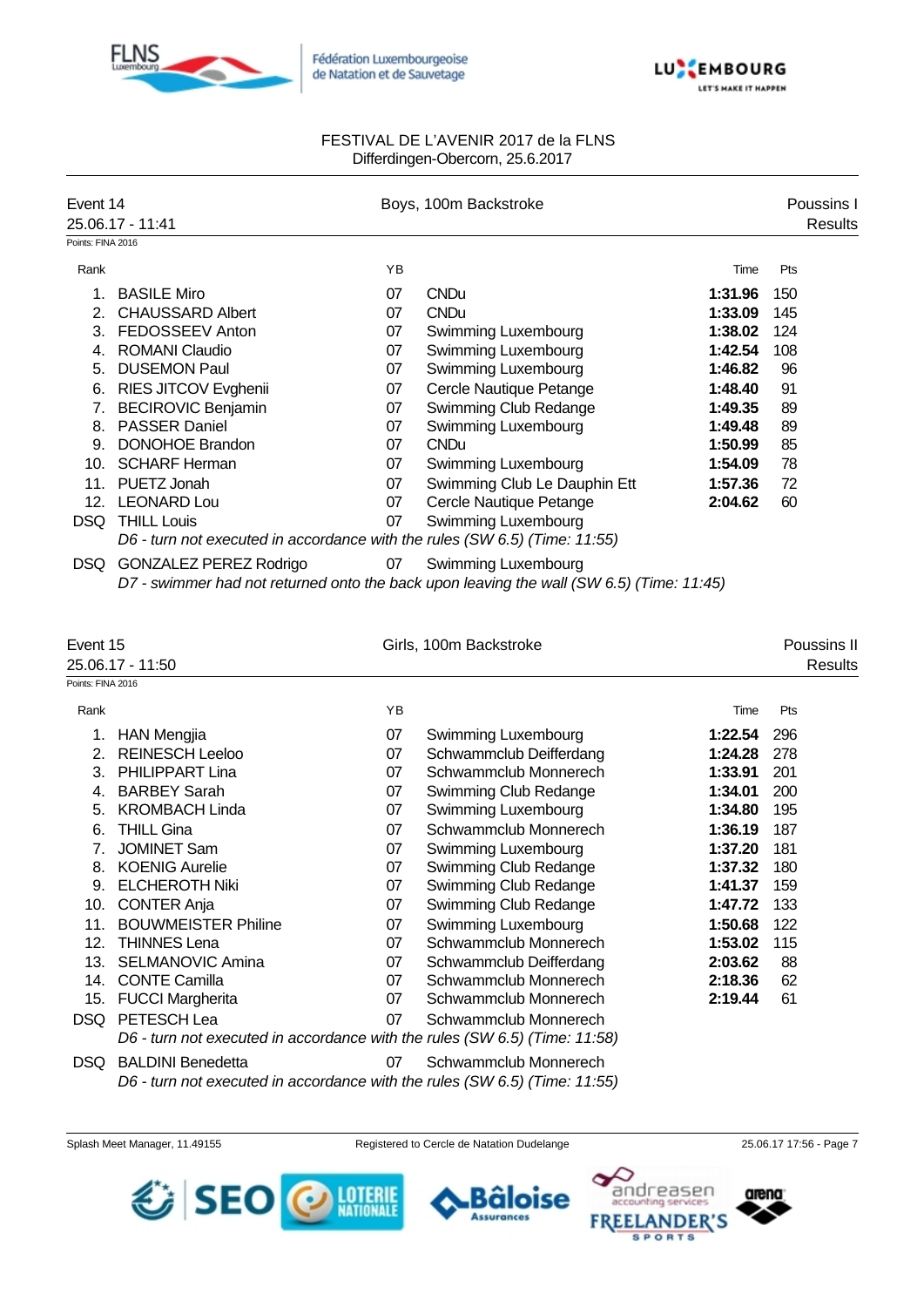



| Event 16          |                                |    | Boys, 100m Backstroke        |         | Poussins II    |
|-------------------|--------------------------------|----|------------------------------|---------|----------------|
|                   | 25.06.17 - 12:02               |    |                              |         | <b>Results</b> |
| Points: FINA 2016 |                                |    |                              |         |                |
| Rank              |                                | YB |                              | Time    | Pts            |
|                   | <b>CALMES Nicolas</b>          | 06 | Schwammclub Monnerech        | 1:20.92 | 220            |
| 2.                | <b>PEUSCH Kevin</b>            | 06 | Swimming Luxembourg          | 1:21.14 | 219            |
| 3.                | <b>HOLLERICH Tom</b>           | 06 | Swimming Club Le Dauphin Ett | 1:24.04 | 197            |
| 4.                | <b>RIKKERT Thijmen</b>         | 06 | Swimming Luxembourg          | 1:25.75 | 185            |
| 5.                | <b>WESTER Ben</b>              | 06 | <b>CNDu</b>                  | 1:30.86 | 156            |
| 6.                | <b>MOOG Mathis</b>             | 06 | Swimming Luxembourg          | 1:32.94 | 145            |
|                   | <b>SCHOCKMEL Julien</b>        | 06 | Swimming Club Redange        | 1:34.76 | 137            |
| 8.                | JAAS Joe                       | 06 | Swimming Club Le Dauphin Ett | 1:37.59 | 125            |
|                   | <b>TUCHILA Ionut Alexandre</b> | 06 | Swimming Club Le Dauphin Ett | 1:37.59 | 125            |
| 10.               | <b>JAAS Tom</b>                | 06 | Swimming Club Le Dauphin Ett | 1:39.28 | 119            |
| 11.               | <b>MCELFRESH Viktor</b>        | 06 | <b>CNDu</b>                  | 1:51.87 | 83             |
| 12.               | <b>BURATTI Matteo</b>          | 06 | Schwammclub Monnerech        | 2:16.34 | 46             |
| DSQ.              | MILANOVSKI Stefan              | 06 | Swimming Luxembourg          |         |                |

*D7 - swimmer had not returned onto the back upon leaving the wall (SW 6.5) (Time: 12:03)*

| Event 101         |                                                                 |    | Girls, 50m Breaststroke      |       | Pupilles I           |
|-------------------|-----------------------------------------------------------------|----|------------------------------|-------|----------------------|
|                   | 25.06.17 - 12:20                                                |    |                              |       | <b>Results Final</b> |
| Points: FINA 2016 |                                                                 |    |                              |       |                      |
| Rank              |                                                                 | YB |                              | Time  | Pts                  |
| Final             |                                                                 |    |                              |       |                      |
| 1.                | <b>CARNEIRO Sofia</b>                                           | 06 | Swimming Luxembourg          | 43.17 | 296                  |
| 2.                | <b>LURKIN Mathilde</b>                                          | 06 | Swimming Luxembourg          | 43.26 | 295                  |
| 3.                | <b>KETTENMEYER Yin</b>                                          | 06 | Swimming Club Le Dauphin Ett | 46.55 | 236                  |
| 4.                | <b>NOTHUM Gwen</b>                                              | 06 | Swimming Club Redange        | 47.74 | 219                  |
| 5.                | SOFFIO Mara                                                     | 06 | <b>CNDu</b>                  | 48.36 | 211                  |
| 6.                | <b>OLINGER Tina</b>                                             | 06 | Cercle de Natation Wiltz     | 50.01 | 190                  |
| Event 102         |                                                                 |    | Boys, 50m Breaststroke       |       | Pupilles I           |
|                   | 25.06.17 - 12:22                                                |    |                              |       | <b>Results Final</b> |
| Points: FINA 2016 |                                                                 |    |                              |       |                      |
| Rank              |                                                                 | YB |                              | Time  | Pts                  |
| Final             |                                                                 |    |                              |       |                      |
|                   | <b>LUCARELLI Riccardo</b>                                       | 05 | Swimming Luxembourg          | 37.19 | 312                  |
| 2.                | <b>CARNEIRO Nuno</b>                                            | 05 | Swimming Luxembourg          | 37.75 | 299                  |
| 3.                | <b>FLOREAN Darius</b>                                           | 05 | Swimming Luxembourg          | 40.96 | 234                  |
| 4.                | <b>THILL Nicolas</b>                                            | 05 | Swimming Luxembourg          | 41.01 | 233                  |
| 5.                | <b>SUETOE Rafael</b>                                            | 05 | Swimming Luxembourg          | 41.70 | 222                  |
| DSQ.              | <b>BOURGUIGNON Benjamin</b>                                     | 05 | Swimming Club Le Dauphin Ett |       |                      |
|                   | G2 - Starting before the starting signal (SW 4.4) (Time: 12:31) |    |                              |       |                      |

Splash Meet Manager, 11.49155 Registered to Cercle de Natation Dudelange 25.06.17 17:56 - Page 8

**Bäloise Assurances** 

arena

ngaaanhos

**SPORTS** 

**FREEI** 

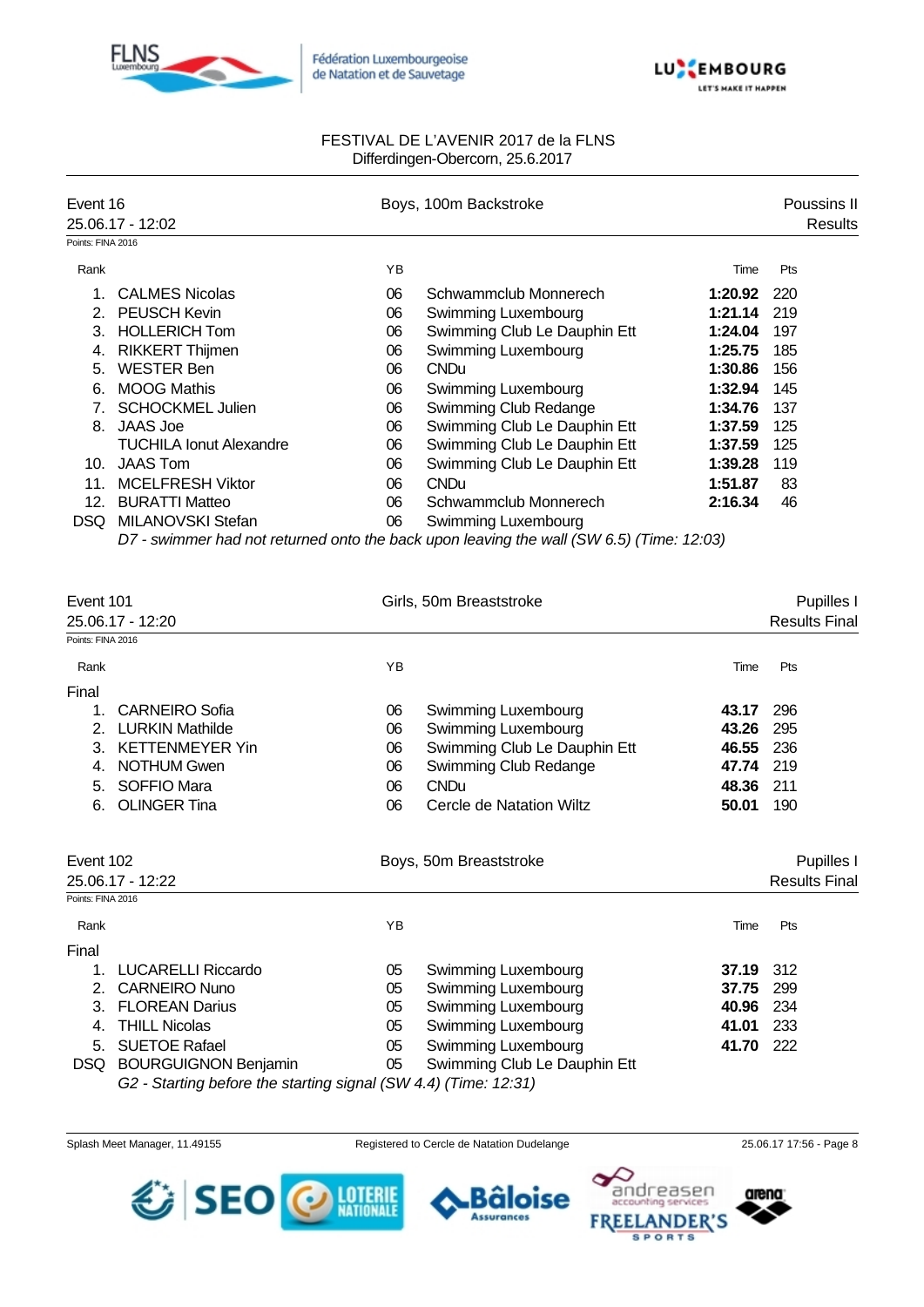



| Event 103<br>25.06.17 - 12:24<br>Points: FINA 2016 |    | Girls, 50m Breaststroke      |       | Pupilles II<br><b>Results Final</b> |
|----------------------------------------------------|----|------------------------------|-------|-------------------------------------|
|                                                    |    |                              |       |                                     |
| Rank                                               | YB |                              | Time  | Pts                                 |
| Final                                              |    |                              |       |                                     |
| <b>ALBERS Neele</b><br>1.                          | 05 | Swimming Club Le Dauphin Ett | 37.70 | 445                                 |
| <b>LEONARD Lis</b><br>2.                           | 05 | Cercle Nautique Petange      | 38.52 | 417                                 |
| <b>PESCH Sarah</b><br>3.                           | 05 | Swimming Club Le Dauphin Ett | 39.81 | 378                                 |
| <b>BAUSTERT Magali</b><br>4.                       | 05 | Swimming Luxembourg          | 40.68 | 354                                 |
| <b>HRIC Laura</b><br>5.                            | 05 | Swimming Luxembourg          | 41.70 | 329                                 |
| <b>KROMBACH Mara</b><br>6.                         | 05 | Swimming Luxembourg          | 42.81 | 304                                 |
| Event 104                                          |    | Boys, 50m Breaststroke       |       | Pupilles II                         |
| 25.06.17 - 12:27                                   |    |                              |       | <b>Results Final</b>                |
| Points: FINA 2016                                  |    |                              |       |                                     |
| Rank                                               | YB |                              | Time  | Pts                                 |
| Final                                              |    |                              |       |                                     |
| <b>LANNERS Nick</b><br>1.                          | 04 | Swimming Luxembourg          | 36.47 | 331                                 |
| SIMAO NOGUEIRA Joao<br>2.                          | 04 | Cercle Nautique Petange      | 37.02 | 317                                 |
| <b>MORARU Matteo</b>                               | 04 | Swimming Luxembourg          | 37.02 | 317                                 |
| SIMEONOV Vladimir<br>4.                            | 04 | <b>Swimming Luxembourg</b>   | 40.53 | 241                                 |
| <b>LUKA Mory</b><br>5.                             | 04 | Swimming Luxembourg          | 40.64 | 239                                 |
| <b>JAAS Jeff</b><br>6.                             | 04 | Swimming Club Le Dauphin Ett | 40.98 | 233                                 |

Splash Meet Manager, 11.49155 Registered to Cercle de Natation Dudelange 25.06.17 17:56 - Page 9





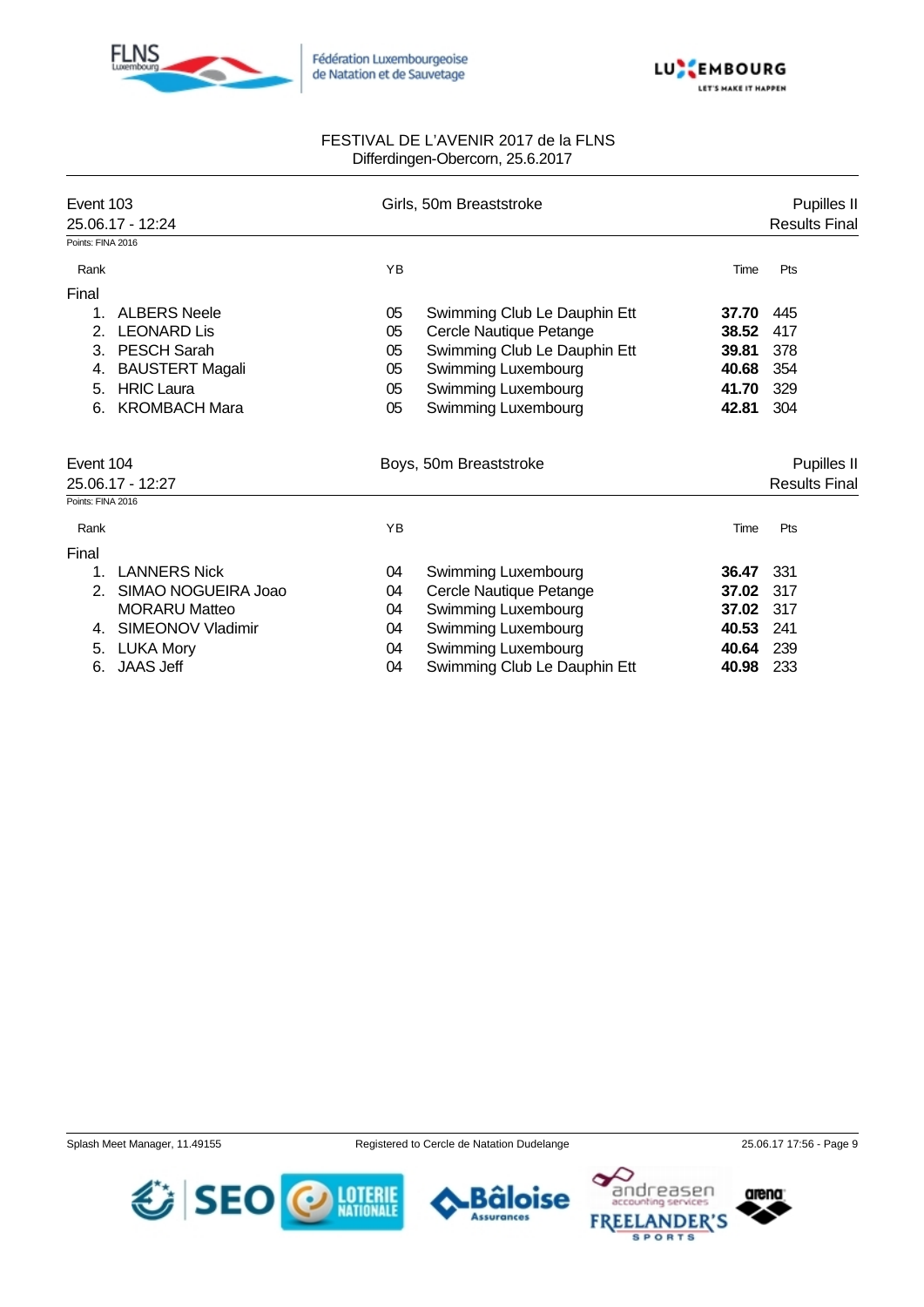



# 2 - Nachmittags 25.06.17 - 14:30

| Event 17                  | 25.06.17 - 14:40                            |          | Girls, 50m Freestyle                        |                | Pupilles I<br><b>Results Prelim</b>        |
|---------------------------|---------------------------------------------|----------|---------------------------------------------|----------------|--------------------------------------------|
| Points: FINA 2016         |                                             |          |                                             |                |                                            |
| Rank                      |                                             | YB       |                                             | Time           | Pts                                        |
| 1.                        | <b>CARNEIRO Sofia</b>                       | 06       | Swimming Luxembourg                         | 34.73          | 299<br>$\overline{A}$                      |
| 2.                        | <b>LURKIN Mathilde</b>                      | 06       | Swimming Luxembourg                         | 35.37          | 283<br>A                                   |
| 3.                        | <b>SOFFIO Mara</b>                          | 06       | <b>CNDu</b>                                 | 36.58          | 256<br>A                                   |
| 4.                        | <b>NOTHUM Gwen</b>                          | 06       | Swimming Club Redange                       | 37.51          | 237 A                                      |
| 5.                        | <b>OLINGER Tina</b>                         | 06       | Cercle de Natation Wiltz                    | 37.89          | 230<br>$\overline{A}$                      |
| 6.                        | <b>KETTENMEYER Yin</b>                      | 06       | Swimming Club Le Dauphin Ett                | 37.91          | 230<br>A                                   |
| 7.                        | <b>BERTRANG Louana</b>                      | 06       | Schwammclub Monnerech                       | 40.66          | 186<br>R                                   |
| 8.                        | POPA Sonia                                  | 06       | Schwammclub Monnerech                       | 42.85          | $\mathsf{R}$<br>159                        |
| 9.                        | <b>MANGUELLE Oceane</b>                     | 06       | Schwammclub Monnerech                       | 59.51          | 59                                         |
| Points: FINA 2016<br>Rank | 25.06.17 - 14:45                            | ΥB       | Boys, 50m Freestyle                         | Time           | Pupilles I<br><b>Results Prelim</b><br>Pts |
|                           |                                             |          |                                             |                |                                            |
| 1.                        | <b>FLOREAN Darius</b>                       | 05       | Swimming Luxembourg                         | 30.23          | 301<br>A                                   |
| 2.                        | <b>LUCARELLI Riccardo</b>                   | 05       | Swimming Luxembourg                         | 30.64          | 289<br>$\overline{A}$                      |
| 3.                        | <b>CARNEIRO Nuno</b>                        | 05       | Swimming Luxembourg                         | 30.80          | 284<br>A                                   |
| 4.                        | <b>SUETOE Rafael</b>                        | 05       | Swimming Luxembourg                         | 31.30          | 271<br>A                                   |
| 5.                        | <b>THILL Nicolas</b>                        | 05       | Swimming Luxembourg                         | 32.26          | 247<br>$\overline{A}$                      |
| 6.                        | <b>WEYRICH Mike</b>                         | 05       | Swimming Club Le Dauphin Ett                | 32.37          | 245<br>A                                   |
| 7 <sub>1</sub>            | <b>KIRCH Paul</b>                           | 05       | <b>CNDu</b>                                 | 32.53          | 241<br>R                                   |
| 8.<br>9.                  | <b>OLINGER Liam</b><br><b>BOENTGES Kimi</b> | 05       | Schwammclub Monnerech                       | 33.52<br>34.34 | 220<br>R<br>205                            |
|                           | 10. KEMP Finn                               | 05       | Cercle Nautique Petange                     | 34.70          | 199                                        |
|                           |                                             | 05       | Swimming Luxembourg                         |                |                                            |
| 11.<br>12.                | <b>BOURGUIGNON Benjamin</b><br>SPENCER Jai  | 05       | Swimming Club Le Dauphin Ett<br><b>CNDu</b> | 35.04          | 193                                        |
| 13.                       | <b>METZLER Guillaume</b>                    | 05<br>05 |                                             | 35.82<br>41.30 | 180<br>118                                 |
|                           |                                             |          | Swimming Luxembourg                         |                |                                            |







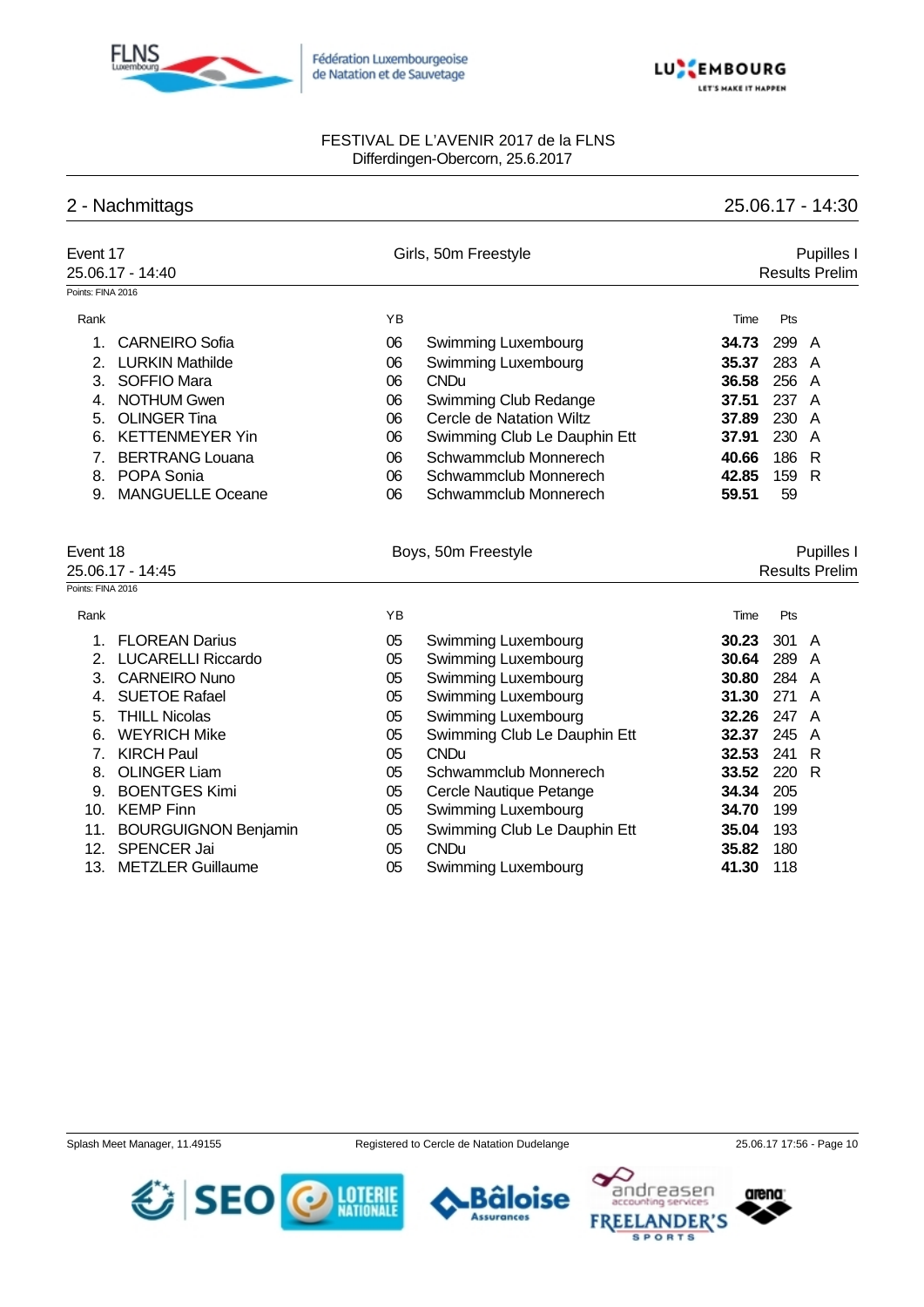



| Event 19                     | 25.06.17 - 14:50       |    | Girls, 50m Freestyle         |       | Pupilles II<br><b>Results Prelim</b> |
|------------------------------|------------------------|----|------------------------------|-------|--------------------------------------|
| Points: FINA 2016            |                        |    |                              |       |                                      |
| Rank                         |                        | YB |                              | Time  | Pts                                  |
| 1.                           | <b>JOMINET Lou</b>     | 05 | Swimming Luxembourg          | 30.73 | 432 A                                |
| 2.                           | <b>KROMBACH Mara</b>   | 05 | Swimming Luxembourg          | 31.23 | 412 A                                |
| 3.                           | <b>HRIC Laura</b>      | 05 | Swimming Luxembourg          | 31.82 | 389 A                                |
| 4.                           | <b>BAUSTERT Magali</b> | 05 | Swimming Luxembourg          | 32.26 | 373 A                                |
| 5.                           | <b>PESCH Sarah</b>     | 05 | Swimming Club Le Dauphin Ett | 32.46 | 366<br>A                             |
| 6.                           | <b>ALBERS Neele</b>    | 05 | Swimming Club Le Dauphin Ett | 33.31 | 339<br>A                             |
| 7.                           | <b>LEONARD Lis</b>     | 05 | Cercle Nautique Petange      | 33.70 | 327<br>$\mathsf{R}$                  |
| 8.                           | <b>HARIZIA Celia</b>   | 05 | Schwammclub Monnerech        | 34.30 | 311<br>R                             |
| 9.                           | <b>MERTENS Malika</b>  | 05 | <b>CNDu</b>                  | 35.55 | 279                                  |
|                              | 10. JEROMITO Chloe     | 05 | <b>CNDu</b>                  | 36.58 | 256                                  |
|                              | 11. BOUZIDI Imene      | 05 | Cercle Nautique Petange      | 36.62 | 255                                  |
|                              | 12. BERTRANG Marina    | 05 | Schwammclub Monnerech        | 38.96 | 212                                  |
|                              | 13. BRANDAO Lynn       | 05 | Schwammclub Monnerech        | 39.97 | 196                                  |
| Event 20<br>25.06.17 - 14:54 |                        |    | Boys, 50m Freestyle          |       | Pupilles II<br><b>Results Prelim</b> |
| Points: FINA 2016            |                        |    |                              |       |                                      |
| Rank                         |                        | YB |                              | Time  | Pts                                  |
| 1.                           | <b>LANNERS Nick</b>    | 04 | Swimming Luxembourg          | 28.28 | 367 A                                |
| 2.                           | <b>MORARU Matteo</b>   | 04 | Swimming Luxembourg          | 28.67 | 352 A                                |
| 3.                           | SIMAO NOGUEIRA Joao    | 04 | Cercle Nautique Petange      | 29.74 | 316 A                                |
| 4.                           | <b>JAAS Jeff</b>       | 04 | Swimming Club Le Dauphin Ett | 29.86 | 312 A                                |
| 5.                           | <b>KOHL Charel</b>     | 04 | Swimming Club Le Dauphin Ett | 29.97 | 308<br>$\overline{A}$                |
| 6.                           | SIMEONOV Vladimir      | 04 | Swimming Luxembourg          | 30.36 | 297<br>$\overline{A}$                |
|                              | 7. LUKA Mory           | 04 | Swimming Luxembourg          | 30.96 | 280<br>$\mathsf{R}$                  |
| 8.                           | DE GIOVANNI Lorenzo    | 04 | <b>CNDu</b>                  | 32.12 | 250<br>R                             |
| 9.                           | MILANOVSKI Nikola      | 04 | Swimming Luxembourg          | 32.63 | 239                                  |
|                              | 10. VIGUIER Elyan      | 04 | Swimming Luxembourg          | 32.70 | 237                                  |
|                              | 11. FAULKNER Harry     | 04 | <b>CNDu</b>                  | 34.16 | 208                                  |
| 12.                          | <b>SVEEN Albert</b>    | 04 | <b>CNDu</b>                  | 34.20 | 207                                  |
|                              | 13. SUKHANOV Maxim     | 04 | <b>CNDu</b>                  | 34.50 | 202                                  |
|                              | 14. GERE Arthur        | 04 | Swimming Luxembourg          | 34.94 | 194                                  |
|                              | 15. LINDMARK MELO Hugo | 04 | <b>CNDu</b>                  | 34.96 | 194                                  |
|                              | 16. PUETZ Christophe   | 04 | Swimming Club Le Dauphin Ett | 35.04 | 193                                  |
|                              | 17. THIEL Vincent      | 04 | <b>CNDu</b>                  | 36.05 | 177                                  |
|                              |                        |    |                              |       |                                      |







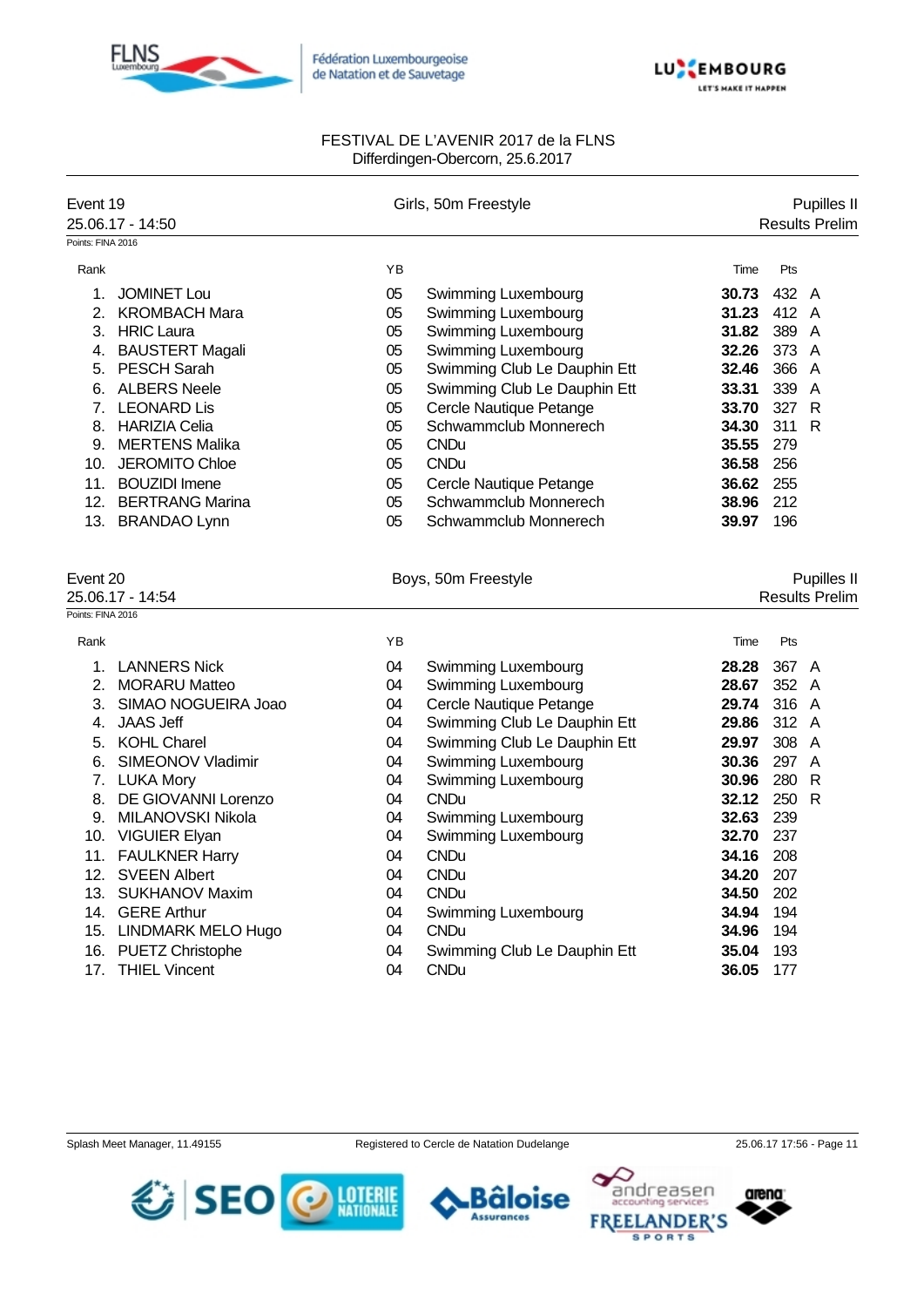



| Event 21          |                              |    | Girls, 100m Medley                                                                                       |         | Poussins I |  |
|-------------------|------------------------------|----|----------------------------------------------------------------------------------------------------------|---------|------------|--|
|                   | 25.06.17 - 15:00             |    |                                                                                                          |         | Results    |  |
| Points: FINA 2016 |                              |    |                                                                                                          |         |            |  |
| Rank              |                              | ΥB |                                                                                                          | Time    | Pts        |  |
|                   | <b>HRIC Nina</b>             | 08 | Swimming Luxembourg                                                                                      | 1:36.11 | 205        |  |
|                   | <b>SCHOLER Amelie</b>        | 08 | Swimming Luxembourg                                                                                      | 1:37.06 | 199        |  |
| 3.                | <b>BLESES Joyce</b>          | 08 | Swimming Club Le Dauphin Ett                                                                             | 1:38.82 | 188        |  |
| 4.                | <b>OLIVERO</b> Francesca     | 08 | Swimming Luxembourg                                                                                      | 1:46.03 | 152        |  |
| 5.                | <b>CALMES Liz</b>            | 08 | Schwammclub Monnerech                                                                                    | 1:47.24 | 147        |  |
| 6.                | <b>MARTUCCI Sofia</b>        | 08 | Schwammclub Deifferdang                                                                                  | 1:58.16 | 110        |  |
| 7.                | <b>BOUWMEISTER Yfke</b>      | 08 | Swimming Luxembourg                                                                                      | 1:59.24 | 107        |  |
| 8.                | <b>BOUWMEISTER Annebelle</b> | 08 | Swimming Luxembourg                                                                                      | 2:00.93 | 102        |  |
| 9.                | <b>ALBERS Emely</b>          | 08 | Swimming Club Le Dauphin Ett                                                                             | 2:02.04 | 100        |  |
| 10.               | NEMETI Borbala               | 08 | Swimming Luxembourg                                                                                      | 2:05.09 | 92         |  |
| 11.               | <b>DONDELINGER Elisa</b>     | 08 | Swimming Luxembourg                                                                                      | 2:09.21 | 84         |  |
| DSQ.              | <b>ALLAR Maud</b>            | 08 | Cercle Nautique Petange                                                                                  |         |            |  |
|                   |                              |    | G3 - did not swim and finish the race in the same lane in which he / she started (SW 10.3) (Time: 15:02) |         |            |  |

| Event 22<br>25.06.17 - 15:06 |                                  |    | Boys, 100m Medley                                                                                                                                                                                 |         | Poussins I<br>Results |
|------------------------------|----------------------------------|----|---------------------------------------------------------------------------------------------------------------------------------------------------------------------------------------------------|---------|-----------------------|
| Points: FINA 2016            |                                  |    |                                                                                                                                                                                                   |         |                       |
| Rank                         |                                  | YB |                                                                                                                                                                                                   | Time    | <b>Pts</b>            |
| $1_{-}$                      | <b>CHAUSSARD Albert</b>          | 07 | <b>CNDu</b>                                                                                                                                                                                       | 1:27.48 | 194                   |
| 2.                           | <b>BASILE Miro</b>               | 07 | <b>CNDu</b>                                                                                                                                                                                       | 1:31.33 | 170                   |
| 3.                           | <b>LEY Jamie</b>                 | 07 | Swimming Club Le Dauphin Ett                                                                                                                                                                      | 1:33.88 | 157                   |
| 4.                           | FEDOSSEEV Anton                  | 07 | Swimming Luxembourg                                                                                                                                                                               | 1:34.83 | 152                   |
| 5.                           | <b>THILL Louis</b>               | 07 | <b>Swimming Luxembourg</b>                                                                                                                                                                        | 1:36.45 | 144                   |
| 6.                           | <b>ROMANI Claudio</b>            | 07 | Swimming Luxembourg                                                                                                                                                                               | 1:39.28 | 132                   |
| 7.                           | <b>PASSER Daniel</b>             | 07 | Swimming Luxembourg                                                                                                                                                                               | 1:50.33 | 96                    |
| 8.                           | <b>DONOHOE Brandon</b>           | 07 | <b>CNDu</b>                                                                                                                                                                                       | 1:50.42 | 96                    |
| 9.                           | RIES JITCOV Evghenii             | 07 | Cercle Nautique Petange                                                                                                                                                                           | 1:50.66 | 95                    |
| 10.                          | <b>BECIROVIC Benjamin</b>        | 07 | Swimming Club Redange                                                                                                                                                                             | 1:51.22 | 94                    |
| 11.                          | PUETZ Jonah                      | 07 | Swimming Club Le Dauphin Ett                                                                                                                                                                      | 1:58.11 | 78                    |
| 12.                          | <b>LEONARD Lou</b>               | 07 | Cercle Nautique Petange                                                                                                                                                                           | 2:07.30 | 63                    |
| DSQ                          | <b>DUSEMON Paul</b>              | 07 | Swimming Luxembourg                                                                                                                                                                               |         |                       |
|                              |                                  |    | P2 - did not bring both arms forward simultaneously over water or did not bring both arms backward<br>simultaneously under water through-out the race, according to SW 8.5 (SW 8.2) (Time: 15:08) |         |                       |
| DSQ.                         | GONZALEZ PEREZ Rodrigo<br>15:05) | 07 | <b>Swimming Luxembourg</b><br>M2 - section was not finished in accordance with the rule which applies to the stroke concerned (SW 9.3) (Time                                                      |         |                       |
| DSQ                          | <b>SCHARF Herman</b>             | 07 | Swimming Luxembourg                                                                                                                                                                               |         |                       |

*P3 - leg movements not simultaneous, legs or feet alternating (SW 8.3) (Time: 15:05)*

Splash Meet Manager, 11.49155 Registered to Cercle de Natation Dudelange 25.06.17 17:56 - Page 12

**Säloise** 

н

**Assurances** 

arena

ndreasen

**SPORTS** 

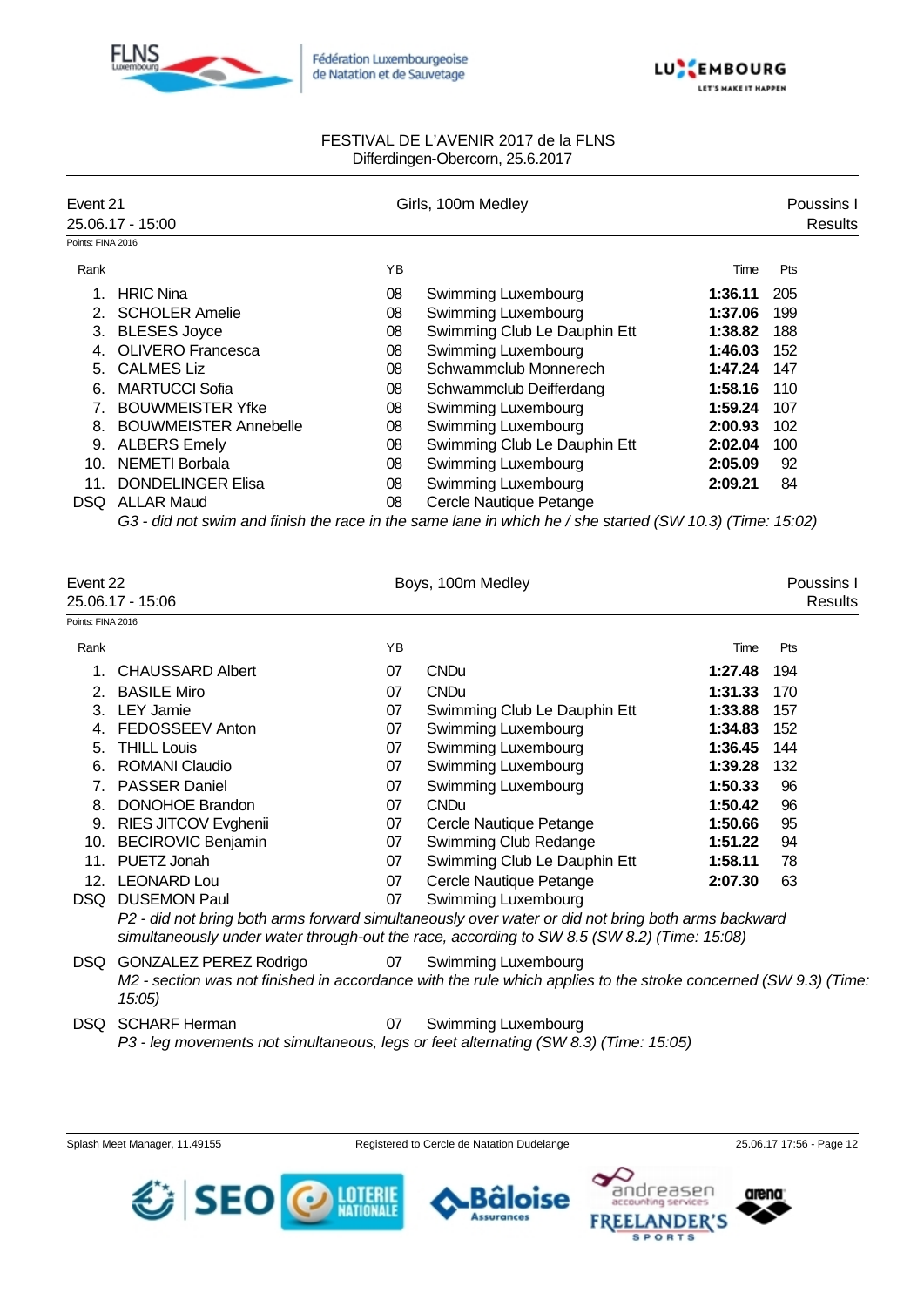



| Event 23          | 25.06.17 - 15:15            |    | Girls, 100m Medley                                                                                                                                                                                |         | Poussins II<br><b>Results</b> |
|-------------------|-----------------------------|----|---------------------------------------------------------------------------------------------------------------------------------------------------------------------------------------------------|---------|-------------------------------|
| Points: FINA 2016 |                             |    |                                                                                                                                                                                                   |         |                               |
| Rank              |                             | YB |                                                                                                                                                                                                   | Time    | Pts                           |
|                   | 1. HAN Mengjia              | 07 | Swimming Luxembourg                                                                                                                                                                               | 1:20.31 | 351                           |
| 2.                | <b>REINESCH Leeloo</b>      | 07 | Schwammclub Deifferdang                                                                                                                                                                           | 1:26.13 | 284                           |
| 3.                | <b>KROMBACH Linda</b>       | 07 | Swimming Luxembourg                                                                                                                                                                               | 1:28.00 | 267                           |
| 4.                | PHILIPPART Lina             | 07 | Schwammclub Monnerech                                                                                                                                                                             | 1:33.34 | 223                           |
| 5.                | <b>THILL Gina</b>           | 07 | Schwammclub Monnerech                                                                                                                                                                             | 1:34.80 | 213                           |
| 6.                | <b>BARBEY Sarah</b>         | 07 | Swimming Club Redange                                                                                                                                                                             | 1:36.69 | 201                           |
| $7_{\cdot}$       | PETESCH Lea                 | 07 | Schwammclub Monnerech                                                                                                                                                                             | 1:37.03 | 199                           |
| 8.                | <b>KOENIG Aurelie</b>       | 07 | Swimming Club Redange                                                                                                                                                                             | 1:38.48 | 190                           |
| 9.                | <b>JOMINET Sam</b>          | 07 | Swimming Luxembourg                                                                                                                                                                               | 1:39.93 | 182                           |
|                   | 10. ELCHEROTH Niki          | 07 | Swimming Club Redange                                                                                                                                                                             | 1:40.63 | 178                           |
| 11.               | <b>CONTER Anja</b>          | 07 | Swimming Club Redange                                                                                                                                                                             | 1:44.74 | 158                           |
|                   | 12. BOUWMEISTER Philine     | 07 | Swimming Luxembourg                                                                                                                                                                               | 1:45.97 | 152                           |
|                   | 13. THINNES Lena            | 07 | Schwammclub Monnerech                                                                                                                                                                             | 1:54.22 | 122                           |
|                   | 14. SELMANOVIC Amina        | 07 | Schwammclub Deifferdang                                                                                                                                                                           | 2:10.11 | 82                            |
|                   | 15. BALDINI Benedetta       | 07 | Schwammclub Monnerech                                                                                                                                                                             | 2:15.06 | 73                            |
|                   | DSQ FUCCI Margherita        | 07 | Schwammclub Monnerech                                                                                                                                                                             |         |                               |
|                   | part (SW 5.1) (Time: 15:18) |    | M3 - did not cover 1/4 of the distance in each style; backstroke, breaststroke or butterfly swimming in freestyle                                                                                 |         |                               |
| DSQ.              | <b>CONTE Camilla</b>        | 07 | Schwammclub Monnerech                                                                                                                                                                             |         |                               |
|                   |                             |    | P2 - did not bring both arms forward simultaneously over water or did not bring both arms backward<br>simultaneously under water through-out the race, according to SW 8.5 (SW 8.2) (Time: 15:13) |         |                               |
| Event 24          | 25.06.17 - 15:26            |    | Boys, 100m Medley                                                                                                                                                                                 |         | Poussins II<br>Results        |
| Points: FINA 2016 |                             |    |                                                                                                                                                                                                   |         |                               |
| Rank              |                             | YB |                                                                                                                                                                                                   | Time    | Pts                           |
| 1.                | <b>RIKKERT Thijmen</b>      | 06 | Swimming Luxembourg                                                                                                                                                                               | 1:21.83 | 237                           |

|     | I. NINNENT HIJHEIT         | vv | <b>OWINDING LUXERIOUS</b>                                                                                       | 1.41.03       | ، دے |
|-----|----------------------------|----|-----------------------------------------------------------------------------------------------------------------|---------------|------|
|     | 2. CALMES Nicolas          | 06 | Schwammclub Monnerech                                                                                           | 1:23.64 222   |      |
|     | 3. PEUSCH Kevin            | 06 | Swimming Luxembourg                                                                                             | 1:27.38       | 194  |
|     | 4. HOLLERICH Tom           | 06 | Swimming Club Le Dauphin Ett                                                                                    | 1:28.67       | 186  |
|     | 5. TUCHILA Ionut Alexandre | 06 | Swimming Club Le Dauphin Ett                                                                                    | 1:32.34       | 165  |
| 6.  | JAAS Joe                   | 06 | Swimming Club Le Dauphin Ett                                                                                    | 1:34.99       | 151  |
|     | JAAS Tom                   | 06 | Swimming Club Le Dauphin Ett                                                                                    | 1:35.31       | 150  |
|     | 8. SCHOCKMEL Julien        | 06 | Swimming Club Redange                                                                                           | 1:35.34       | 150  |
| 9.  | WESTER Ben                 | 06 | <b>CNDu</b>                                                                                                     | 1:36.65       | 144  |
| 10. | MILANOVSKI Stefan          | 06 | Swimming Luxembourg                                                                                             | $1:44.22$ 114 |      |
|     | DSQ MOOG Mathis            | 06 | Swimming Luxembourg                                                                                             |               |      |
|     |                            |    | M2 - section was not finished in accordance with the rule which applies to the stroke concerned (SW 9.3) (Time. |               |      |
|     | 15:28)                     |    |                                                                                                                 |               |      |

DSQ MCELFRESH Viktor 06 CNDu

*G1 - behaviour at the start not in accordance with the rules (SW 4) (Time: 15:23)*

Splash Meet Manager, 11.49155 **Registered to Cercle de Natation Dudelange** 25.06.17 17:56 - Page 13





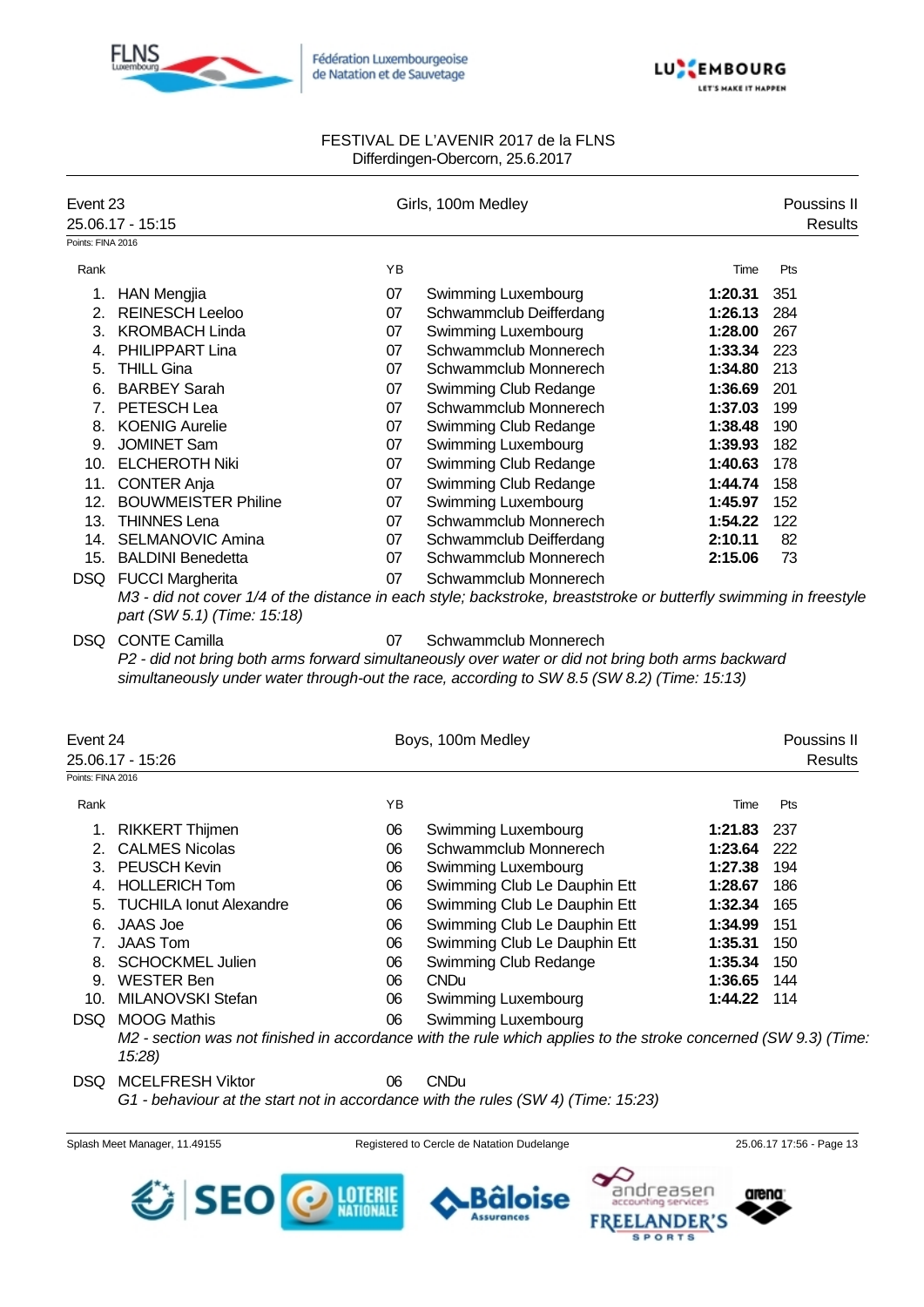



| Event 25          |                        |    | Girls, 200m Medley                                                                                            |         |                |  |  |
|-------------------|------------------------|----|---------------------------------------------------------------------------------------------------------------|---------|----------------|--|--|
|                   | 25.06.17 - 15:33       |    |                                                                                                               |         | <b>Results</b> |  |  |
| Points: FINA 2016 |                        |    |                                                                                                               |         |                |  |  |
| Rank              |                        | ΥB |                                                                                                               | Time    | Pts            |  |  |
|                   | CARNEIRO Sofia         | 06 | Swimming Luxembourg                                                                                           | 3:01.85 | 300            |  |  |
|                   | 2. NOTHUM Gwen         | 06 | Swimming Club Redange                                                                                         | 3:09.91 | 264            |  |  |
|                   | 3. LURKIN Mathilde     | 06 | Swimming Luxembourg                                                                                           | 3:10.49 | 261            |  |  |
|                   | SOFFIO Mara            | 06 | CND <sub>u</sub>                                                                                              | 3:16.46 | -238           |  |  |
|                   | 5. KETTENMEYER Yin     | 06 | Swimming Club Le Dauphin Ett                                                                                  | 3:16.91 | 237            |  |  |
| 6.                | <b>OLINGER Tina</b>    | 06 | Cercle de Natation Wiltz                                                                                      | 3:25.05 | 209            |  |  |
|                   | <b>BERTRANG Louana</b> | 06 | Schwammclub Monnerech                                                                                         | 3:55.08 | 139            |  |  |
| DSQ.              | POPA Sonia             | 06 | Schwammclub Monnerech                                                                                         |         |                |  |  |
|                   | 15:34)                 |    | B11 - movements of the legs not simultaneous, not on the same horizontal plane or alternating (SW 7.4) (Time: |         |                |  |  |

| Event 26<br>25.06.17 - 15:44 |                             |    | Boys, 200m Medley                                                                                  |         | Pupilles<br>Results |
|------------------------------|-----------------------------|----|----------------------------------------------------------------------------------------------------|---------|---------------------|
| Points: FINA 2016            |                             |    |                                                                                                    |         |                     |
| Rank                         |                             | YB |                                                                                                    | Time    | <b>Pts</b>          |
|                              | <b>LUCARELLI Riccardo</b>   | 05 | Swimming Luxembourg                                                                                | 2:37.16 | 339                 |
| 2.                           | <b>CARNEIRO Nuno</b>        | 05 | Swimming Luxembourg                                                                                | 2:37.55 | 336                 |
| 3.                           | <b>THILL Nicolas</b>        | 05 | Swimming Luxembourg                                                                                | 2:50.47 | 265                 |
| 4.                           | <b>FLOREAN Darius</b>       | 05 | Swimming Luxembourg                                                                                | 2:50.54 | 265                 |
| 5.                           | <b>SUETOE Rafael</b>        | 05 | Swimming Luxembourg                                                                                | 2:54.70 | 247                 |
| 6.                           | <b>KEMP Finn</b>            | 05 | Swimming Luxembourg                                                                                | 2:59.14 | 229                 |
|                              | <b>OLINGER Liam</b>         | 05 | Schwammclub Monnerech                                                                              | 3:04.17 | 210                 |
| 8.                           | <b>BOURGUIGNON Benjamin</b> | 05 | Swimming Club Le Dauphin Ett                                                                       | 3:05.89 | 205                 |
| 9.                           | <b>BOENTGES Kimi</b>        | 05 | Cercle Nautique Petange                                                                            | 3:10.14 | 191                 |
| 10.                          | <b>SPENCER Jai</b>          | 05 | <b>CNDu</b>                                                                                        | 3:30.40 | 141                 |
| 11.                          | <b>METZLER Guillaume</b>    | 05 | Swimming Luxembourg                                                                                | 3:52.61 | 104                 |
| DSQ.                         | <b>WEYRICH Mike</b>         | 05 | Swimming Club Le Dauphin Ett                                                                       |         |                     |
|                              |                             |    | B1 - more than one single butterfly kick before the first breaststroke kick (SW 7.1) (Time: 15:50) |         |                     |

DSQ KIRCH Paul 05 CNDu

*P2 - did not bring both arms forward simultaneously over water or did not bring both arms backward simultaneously under water through-out the race, according to SW 8.5 (SW 8.2) (Time: 15:46)*



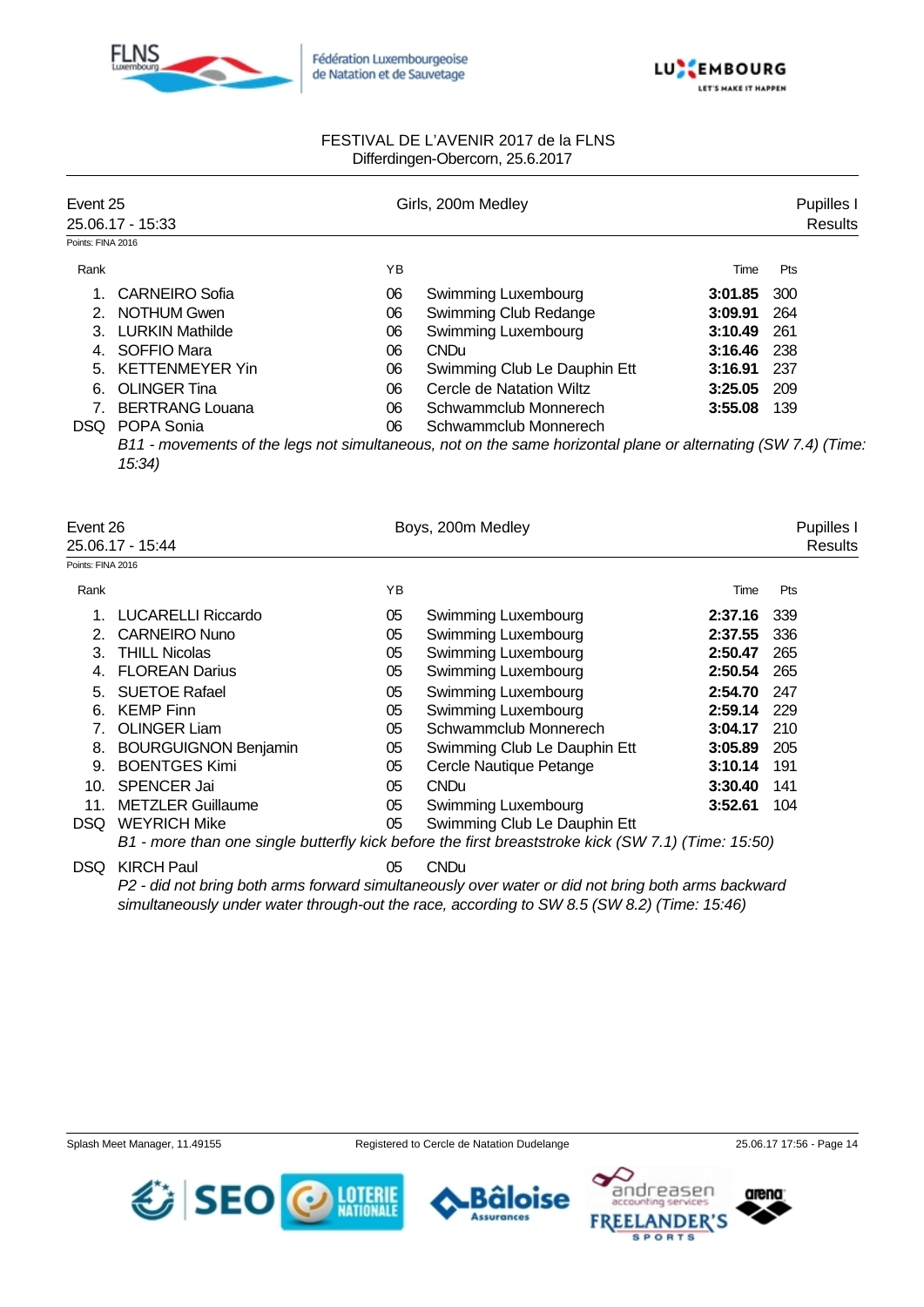



| Event 27                                          | 25.06.17 - 15:56       |    | Girls, 200m Medley                                                                                             |         | Pupilles II<br><b>Results</b> |
|---------------------------------------------------|------------------------|----|----------------------------------------------------------------------------------------------------------------|---------|-------------------------------|
| Points: FINA 2016                                 |                        |    |                                                                                                                |         |                               |
| Rank                                              |                        | YB |                                                                                                                | Time    | Pts                           |
| 1.                                                | <b>JOMINET Lou</b>     | 05 | Swimming Luxembourg                                                                                            | 2:40.14 | 440                           |
|                                                   | 2. BAUSTERT Magali     | 05 | Swimming Luxembourg                                                                                            | 2:47.15 | 387                           |
|                                                   | 3. HRIC Laura          | 05 | Swimming Luxembourg                                                                                            | 2:52.71 | 351                           |
|                                                   | 4. ALBERS Neele        | 05 | Swimming Club Le Dauphin Ett                                                                                   | 2:53.39 | 347                           |
|                                                   | 5. KROMBACH Mara       | 05 | Swimming Luxembourg                                                                                            | 2:59.20 | 314                           |
|                                                   | 6. PESCH Sarah         | 05 | Swimming Club Le Dauphin Ett                                                                                   | 3:00.31 | 308                           |
|                                                   | 7. LEONARD Lis         | 05 | Cercle Nautique Petange                                                                                        | 3:00.60 | 307                           |
|                                                   | 8. BOUZIDI Imene       | 05 | Cercle Nautique Petange                                                                                        | 3:09.18 | 267                           |
|                                                   | 9. HARIZIA Celia       | 05 | Schwammclub Monnerech                                                                                          | 3:13.03 | 251                           |
|                                                   | 10. JEROMITO Chloe     | 05 | <b>CNDu</b>                                                                                                    | 3:13.23 | 250                           |
|                                                   | <b>MERTENS Malika</b>  | 05 | <b>CNDu</b>                                                                                                    | 3:13.23 | 250                           |
|                                                   | 12. BERTRANG Marina    | 05 | Schwammclub Monnerech                                                                                          | 3:31.91 | 190                           |
|                                                   | 13. BRANDAO Lynn       | 05 | Schwammclub Monnerech                                                                                          | 3:56.73 | 136                           |
| Event 28<br>25.06.17 - 16:10<br>Points: FINA 2016 |                        |    | Boys, 200m Medley                                                                                              |         | Pupilles II<br><b>Results</b> |
| Rank                                              |                        | YB |                                                                                                                | Time    | Pts                           |
|                                                   | 1. LANNERS Nick        | 04 | Swimming Luxembourg                                                                                            | 2:31.99 | 375                           |
|                                                   | 2. SIMAO NOGUEIRA Joao | 04 | Cercle Nautique Petange                                                                                        | 2:33.14 | 366                           |
|                                                   | 3. MORARU Matteo       | 04 | Swimming Luxembourg                                                                                            | 2:40.69 | 317                           |
|                                                   | 4. LUKA Mory           | 04 | Swimming Luxembourg                                                                                            | 2:43.32 | 302                           |
| 5.                                                | <b>KOHL Charel</b>     | 04 | Swimming Club Le Dauphin Ett                                                                                   | 2:44.42 | 296                           |
| 6.                                                | <b>JAAS Jeff</b>       | 04 | Swimming Club Le Dauphin Ett                                                                                   | 2:45.78 | 289                           |
| 7.                                                | MILANOVSKI Nikola      | 04 | Swimming Luxembourg                                                                                            | 2:58.10 | 233                           |
| 8.                                                | DE GIOVANNI Lorenzo    | 04 | <b>CNDu</b>                                                                                                    | 3:00.39 | 224                           |
|                                                   | 9. VIGUIER Elyan       | 04 | Swimming Luxembourg                                                                                            | 3:01.03 | 222                           |
|                                                   | 10. PUETZ Christophe   | 04 | Swimming Club Le Dauphin Ett                                                                                   | 3:06.57 | 202                           |
| 11.                                               | <b>SUKHANOV Maxim</b>  | 04 | <b>CNDu</b>                                                                                                    | 3:06.77 | 202                           |
| 12.                                               | <b>GERE Arthur</b>     | 04 | Swimming Luxembourg                                                                                            | 3:10.73 | 189                           |
|                                                   | 13. FAULKNER Harry     | 04 | <b>CNDu</b>                                                                                                    | 3:11.77 | 186                           |
|                                                   | 14. SVEEN Albert       | 04 | <b>CNDu</b>                                                                                                    | 3:17.57 | 170                           |
|                                                   | 15. LINDMARK MELO Hugo | 04 | <b>CNDu</b>                                                                                                    | 3:22.11 | 159                           |
|                                                   | DSQ SIMEONOV Vladimir  | 04 | <b>Swimming Luxembourg</b>                                                                                     |         |                               |
|                                                   |                        |    | B1 - more than one single butterfly kick before the first breaststroke kick (SW 7.1) (Time: 16:18)             |         |                               |
| DSQ                                               | <b>THIEL Vincent</b>   | 04 | <b>CNDu</b>                                                                                                    |         |                               |
|                                                   | 16:06)                 |    | M2 - section was not finished in accordance with the rule which applies to the stroke concerned (SW 9.3) (Time |         |                               |

Splash Meet Manager, 11.49155 Registered to Cercle de Natation Dudelange 25.06.17 17:56 - Page 15

**Bäloise** 

**Assurances** 

arena

andreasen

**SPORTS** 

**FREEL** 

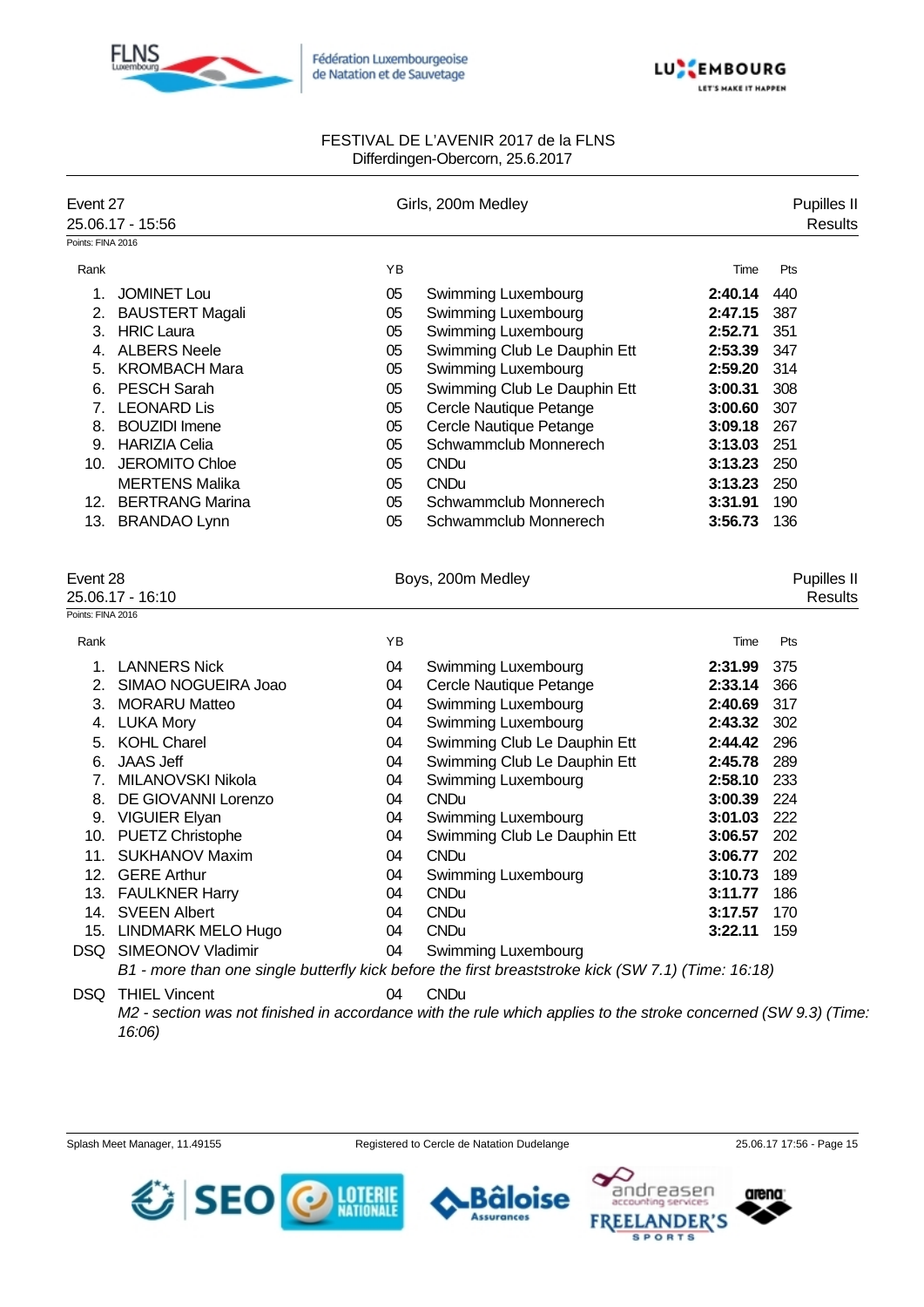



| Event 29<br>Points: FINA 2016                     | 25.06.17 - 16:26                                                                                                                                                                                                                                                                                                                           |                                                                                        | Girls, 100m Freestyle                                                                                                                                                                                                                                                                                                                                     |                                                                                                                                                        | Poussins I<br><b>Results</b>                                                              |
|---------------------------------------------------|--------------------------------------------------------------------------------------------------------------------------------------------------------------------------------------------------------------------------------------------------------------------------------------------------------------------------------------------|----------------------------------------------------------------------------------------|-----------------------------------------------------------------------------------------------------------------------------------------------------------------------------------------------------------------------------------------------------------------------------------------------------------------------------------------------------------|--------------------------------------------------------------------------------------------------------------------------------------------------------|-------------------------------------------------------------------------------------------|
| Rank                                              |                                                                                                                                                                                                                                                                                                                                            | YB                                                                                     |                                                                                                                                                                                                                                                                                                                                                           | Time                                                                                                                                                   | Pts                                                                                       |
| 6.<br>7.                                          | 1. HRIC Nina<br>2. BLESES Joyce<br>3. SCHOLER Amelie<br>4. OLIVERO Francesca<br>5. ALLAR Maud<br><b>CALMES Liz</b><br><b>MARTUCCI Sofia</b><br>8. BOUWMEISTER Annebelle<br>9. ALBERS Emely<br>10. BOUWMEISTER Yfke<br>11. NEMETI Borbala                                                                                                   | 08<br>08<br>08<br>08<br>08<br>08<br>08<br>08<br>08<br>08<br>08                         | Swimming Luxembourg<br>Swimming Club Le Dauphin Ett<br>Swimming Luxembourg<br>Swimming Luxembourg<br>Cercle Nautique Petange<br>Schwammclub Monnerech<br>Schwammclub Deifferdang<br><b>Swimming Luxembourg</b><br>Swimming Club Le Dauphin Ett<br>Swimming Luxembourg<br>Swimming Luxembourg                                                              | 1:24.94<br>1:24.97<br>1:30.99<br>1:36.48<br>1:38.24<br>1:42.05<br>1:46.57<br>1:46.70<br>1:52.80<br>1:53.57<br>1:56.59                                  | 215<br>215<br>175<br>146<br>139<br>124<br>109<br>108<br>91<br>90<br>83                    |
|                                                   | 12. TEIXEIRA Alicia<br>13. DONDELINGER Elisa                                                                                                                                                                                                                                                                                               | 08<br>08                                                                               | Schwammclub Deifferdang<br>Swimming Luxembourg                                                                                                                                                                                                                                                                                                            | 1:59.15<br>2:21.23                                                                                                                                     | 78<br>46                                                                                  |
| Event 30<br>25.06.17 - 16:34<br>Points: FINA 2016 |                                                                                                                                                                                                                                                                                                                                            |                                                                                        | Boys, 100m Freestyle                                                                                                                                                                                                                                                                                                                                      |                                                                                                                                                        | Poussins I<br><b>Results</b>                                                              |
| Rank                                              |                                                                                                                                                                                                                                                                                                                                            | YB                                                                                     |                                                                                                                                                                                                                                                                                                                                                           | Time                                                                                                                                                   | Pts                                                                                       |
| 1.<br>5.<br>7.                                    | <b>CHAUSSARD Albert</b><br>2. BASILE Miro<br>3. ROMANI Claudio<br>4. FEDOSSEEV Anton<br><b>THILL Louis</b><br>6. RIES JITCOV Evghenii<br><b>DUSEMON Paul</b><br>8. DONOHOE Brandon<br>9. GONZALEZ PEREZ Rodrigo<br>10. PASSER Daniel<br>11. BECIROVIC Benjamin<br>12. LEONARD Lou<br>13. PUETZ Jonah<br>14. SCHARF Herman<br>DSQ LEY Jamie | 07<br>07<br>07<br>07<br>07<br>07<br>07<br>07<br>07<br>07<br>07<br>07<br>07<br>07<br>07 | <b>CNDu</b><br><b>CNDu</b><br>Swimming Luxembourg<br>Swimming Luxembourg<br>Swimming Luxembourg<br>Cercle Nautique Petange<br>Swimming Luxembourg<br><b>CNDu</b><br>Swimming Luxembourg<br>Swimming Luxembourg<br>Swimming Club Redange<br>Cercle Nautique Petange<br>Swimming Club Le Dauphin Ett<br>Swimming Luxembourg<br>Swimming Club Le Dauphin Ett | 1:19.21<br>1:20.01<br>1:24.63<br>1:28.43<br>1:31.07<br>1:32.45<br>1:33.44<br>1:36.49<br>1:36.50<br>1:40.91<br>1:43.65<br>1:53.57<br>1:53.97<br>1:55.95 | 182<br>177<br>149<br>131<br>120<br>114<br>111<br>101<br>100<br>88<br>81<br>61<br>61<br>58 |
|                                                   | G2 - Starting before the starting signal (SW 4.4) (Time: 16:34)                                                                                                                                                                                                                                                                            |                                                                                        |                                                                                                                                                                                                                                                                                                                                                           |                                                                                                                                                        |                                                                                           |

Bâloise **Assurances** 

arena

andreasen

**FREELANDER'S SPORTS** 

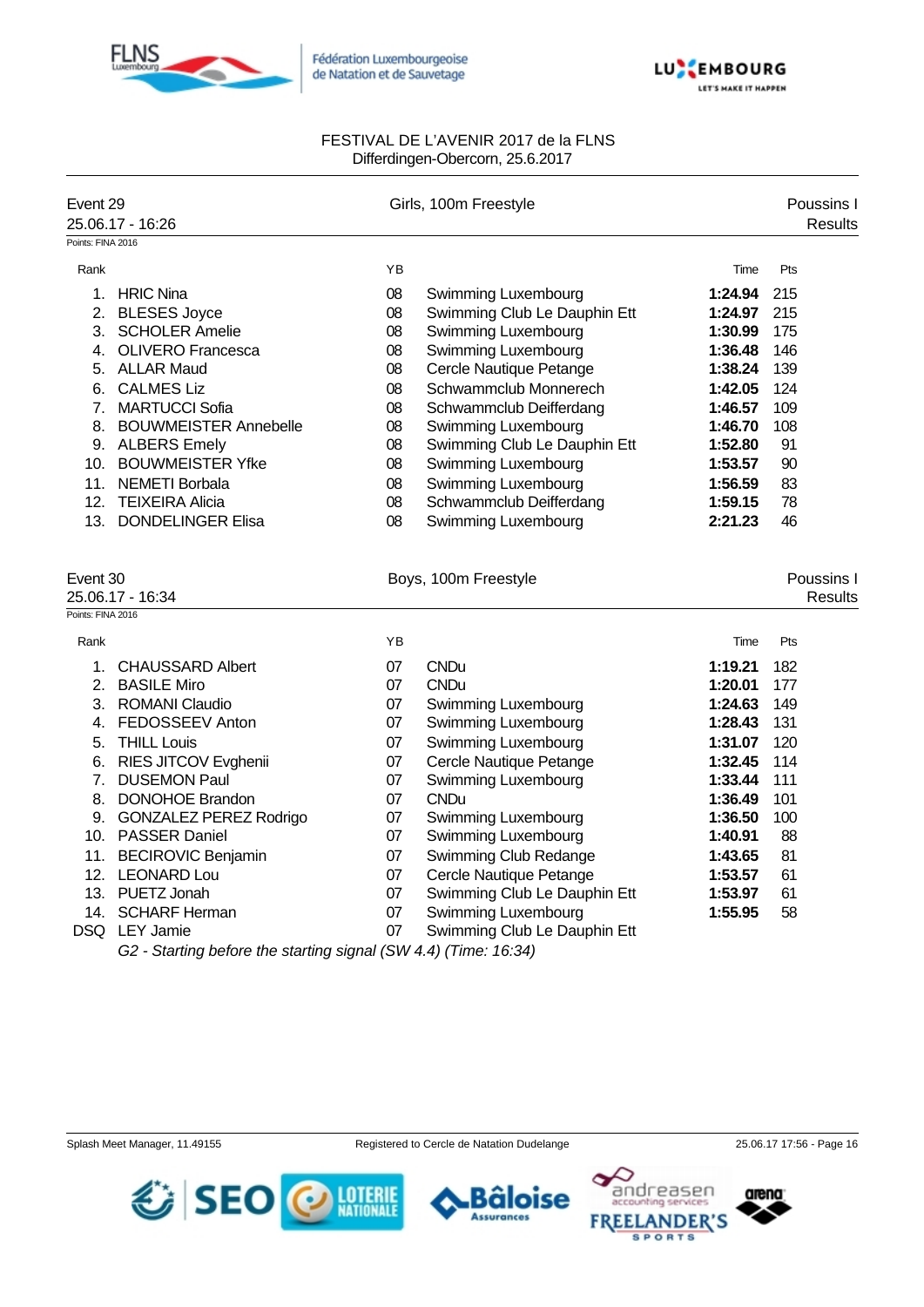



| Event 31<br>25.06.17 - 16:42<br>Points: FINA 2016 |                            |    | Girls, 100m Freestyle        |         |                        |
|---------------------------------------------------|----------------------------|----|------------------------------|---------|------------------------|
| Rank                                              |                            | YB |                              | Time    | Pts                    |
|                                                   | 1. HAN Mengjia             | 07 | Swimming Luxembourg          | 1:09.46 | 393                    |
|                                                   | 2. REINESCH Leeloo         | 07 | Schwammclub Deifferdang      | 1:13.20 | 336                    |
|                                                   | 3. KROMBACH Linda          | 07 | Swimming Luxembourg          | 1:16.31 | 296                    |
|                                                   | 4. PHILIPPART Lina         | 07 | Schwammclub Monnerech        | 1:19.31 | 264                    |
|                                                   | 5. THILL Gina              | 07 | Schwammclub Monnerech        | 1:21.83 | 240                    |
|                                                   | 6. BARBEY Sarah            | 07 | Swimming Club Redange        | 1:25.60 | 210                    |
|                                                   | 7. KOENIG Aurelie          | 07 | Swimming Club Redange        | 1:26.90 | 201                    |
|                                                   | 8. JOMINET Sam             | 07 | Swimming Luxembourg          | 1:27.78 | 195                    |
|                                                   | 9. PETESCH Lea             | 07 | Schwammclub Monnerech        | 1:30.94 | 175                    |
|                                                   | 10. BOUWMEISTER Philine    | 07 | <b>Swimming Luxembourg</b>   | 1:34.08 | 158                    |
|                                                   | 11. THINNES Lena           | 07 | Schwammclub Monnerech        | 1:36.05 | 148                    |
|                                                   | 12. ELCHEROTH Niki         | 07 | Swimming Club Redange        | 1:36.52 | 146                    |
|                                                   | 13. CONTER Anja            | 07 | Swimming Club Redange        | 1:37.77 | 141                    |
|                                                   | 14. SELMANOVIC Amina       | 07 | Schwammclub Deifferdang      | 1:57.03 | 82                     |
|                                                   | 15. CONTE Camilla          | 07 | Schwammclub Monnerech        | 2:03.91 | 69                     |
|                                                   | 16. FUCCI Margherita       | 07 | Schwammclub Monnerech        | 2:08.69 | 61                     |
|                                                   | 17. BALDINI Benedetta      | 07 | Schwammclub Monnerech        | 2:16.59 | 51                     |
| Event 32<br>25.06.17 - 16:52<br>Points: FINA 2016 |                            |    | Boys, 100m Freestyle         |         | Poussins II<br>Results |
| Rank                                              |                            | YB |                              | Time    | Pts                    |
|                                                   | 1. PEUSCH Kevin            | 06 | Swimming Luxembourg          | 1:11.82 | 244                    |
|                                                   | 2. RIKKERT Thijmen         | 06 | Swimming Luxembourg          | 1:11.85 | 244                    |
|                                                   | 3. CALMES Nicolas          | 06 | Schwammclub Monnerech        | 1:13.82 | 225                    |
|                                                   | 4. MOOG Mathis             | 06 | Swimming Luxembourg          | 1:14.80 | 216                    |
|                                                   | 5. HOLLERICH Tom           | 06 | Swimming Club Le Dauphin Ett | 1:16.62 | 201                    |
|                                                   | 6. WESTER Ben              | 06 | <b>CNDu</b>                  | 1:18.06 | 190                    |
|                                                   | 7. TUCHILA Ionut Alexandre | 06 | Swimming Club Le Dauphin Ett | 1:22.15 | 163                    |
|                                                   | 8. JAAS Joe                | 06 | Swimming Club Le Dauphin Ett | 1:23.34 | 156                    |
|                                                   | 9. JAAS Tom                | 06 | Swimming Club Le Dauphin Ett | 1:23.90 | 153                    |
|                                                   | 10. SCHOCKMEL Julien       | 06 | Swimming Club Redange        | 1:25.43 | 145                    |
|                                                   | 11. MCELFRESH Viktor       | 06 | <b>CNDu</b>                  | 1:26.52 | 140                    |
|                                                   | 12. MILANOVSKI Stefan      | 06 | <b>Swimming Luxembourg</b>   | 1:30.19 | 123                    |
|                                                   | 13. BURATTI Matteo         | 06 | Schwammclub Monnerech        | 1:54.75 | 60                     |





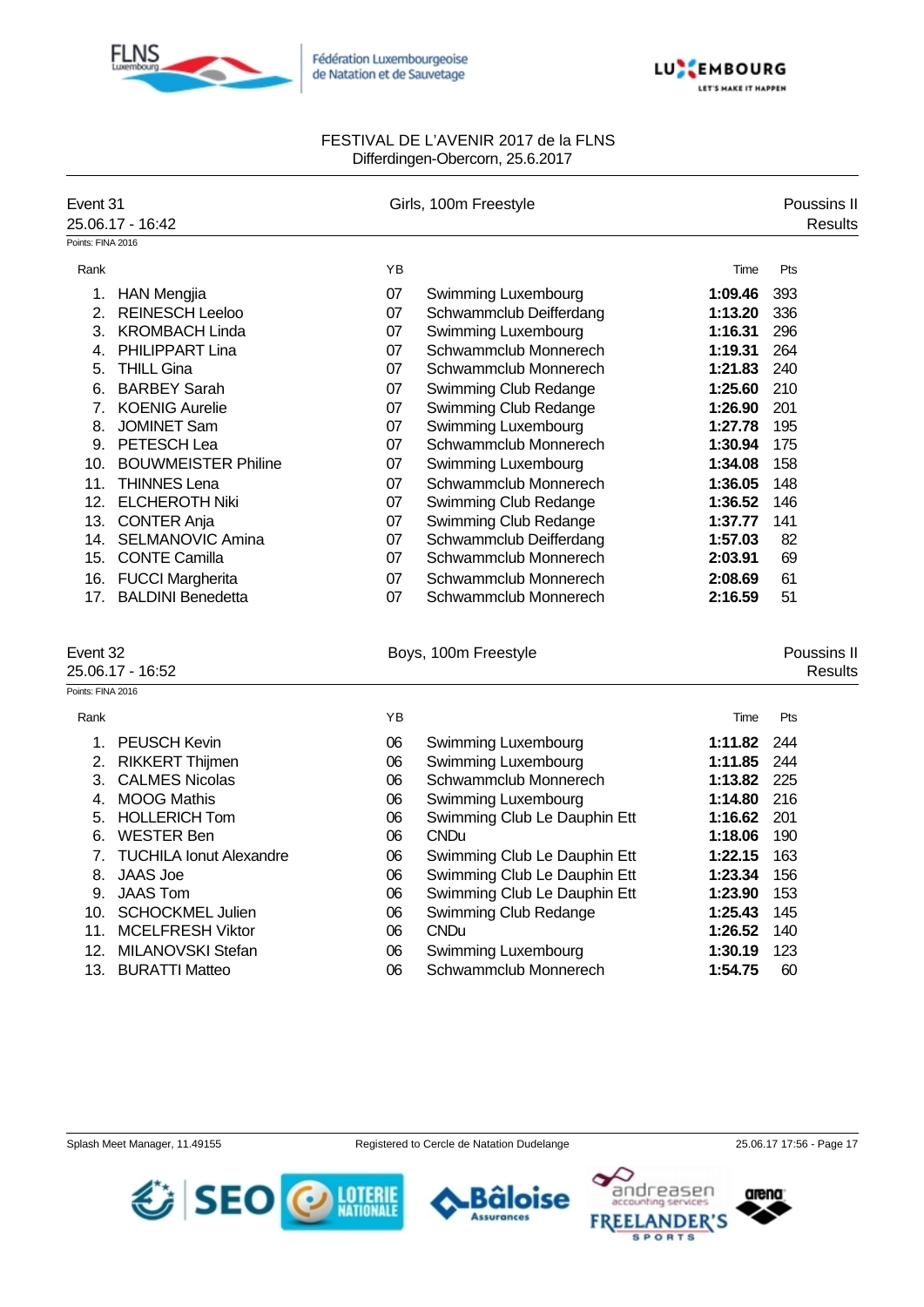



| Event 217         |                        | Girls, 50m Freestyle |                                    |            | Pupilles I           |  |  |
|-------------------|------------------------|----------------------|------------------------------------|------------|----------------------|--|--|
| Points: FINA 2016 | 25.06.17 - 17:09       |                      |                                    |            | <b>Results Final</b> |  |  |
| Rank              |                        | YB                   |                                    | Time       | Pts                  |  |  |
|                   |                        |                      |                                    |            |                      |  |  |
| Final             | <b>CARNEIRO Sofia</b>  | 06                   |                                    | 34.54      | 304                  |  |  |
| 1.                | 2. LURKIN Mathilde     | 06                   | Swimming Luxembourg                | 35.06      | 291                  |  |  |
|                   | 3. SOFFIO Mara         | 06                   | Swimming Luxembourg<br><b>CNDu</b> | 35.39      | 283                  |  |  |
| 4.                | <b>OLINGER Tina</b>    | 06                   | Cercle de Natation Wiltz           | 36.73      | 253                  |  |  |
|                   |                        |                      |                                    |            |                      |  |  |
| 5.                | <b>KETTENMEYER Yin</b> | 06                   | Swimming Club Le Dauphin Ett       | 36.80      | 251                  |  |  |
| 6.                | <b>NOTHUM Gwen</b>     | 06                   | Swimming Club Redange              | 36.98      | 248                  |  |  |
| Event 218         |                        | Boys, 50m Freestyle  |                                    | Pupilles I |                      |  |  |
|                   | 25.06.17 - 17:12       |                      |                                    |            | <b>Results Final</b> |  |  |
| Points: FINA 2016 |                        |                      |                                    |            |                      |  |  |
| Rank              |                        | YB                   |                                    | Time       | Pts                  |  |  |
| Final             |                        |                      |                                    |            |                      |  |  |
|                   | 1. LUCARELLI Riccardo  | 05                   | Swimming Luxembourg                | 29.65      | 319                  |  |  |
|                   | 2. CARNEIRO Nuno       | 05                   | Swimming Luxembourg                | 30.29      | 299                  |  |  |
|                   | 3. FLOREAN Darius      | 05                   | Swimming Luxembourg                | 30.38      | 296                  |  |  |
| 4.                | <b>SUETOE Rafael</b>   | 05                   | Swimming Luxembourg                | 31.00      | 279                  |  |  |
| 5.                | <b>THILL Nicolas</b>   | 05                   | Swimming Luxembourg                | 32.04      | 252                  |  |  |
| 6.                | <b>WEYRICH Mike</b>    | 05                   | Swimming Club Le Dauphin Ett       | 32.18      | 249                  |  |  |
| Event 219         |                        |                      | Girls, 50m Freestyle               |            | Pupilles II          |  |  |
| 25.06.17 - 17:14  |                        |                      |                                    |            | <b>Results Final</b> |  |  |
| Points: FINA 2016 |                        |                      |                                    |            |                      |  |  |
| Rank              |                        | YB                   |                                    | Time       | Pts                  |  |  |
| Final             |                        |                      |                                    |            |                      |  |  |
| 1.                | <b>JOMINET Lou</b>     | 05                   | Swimming Luxembourg                | 30.52      | 441                  |  |  |
|                   | 2. HRIC Laura          | 05                   | Swimming Luxembourg                | 31.06      | 418                  |  |  |
| 3.                | <b>KROMBACH Mara</b>   | 05                   | Swimming Luxembourg                | 31.53      | 400                  |  |  |
| 4.                | <b>BAUSTERT Magali</b> | 05                   | Swimming Luxembourg                | 31.74      | 392                  |  |  |
| 5.                | <b>PESCH Sarah</b>     | 05                   | Swimming Club Le Dauphin Ett       | 31.76      | 391                  |  |  |
| 6.                | <b>ALBERS Neele</b>    | 05                   | Swimming Club Le Dauphin Ett       | 33.37      | 337                  |  |  |
|                   |                        |                      |                                    |            |                      |  |  |

Splash Meet Manager, 11.49155 Registered to Cercle de Natation Dudelange 25.06.17 17:56 - Page 18